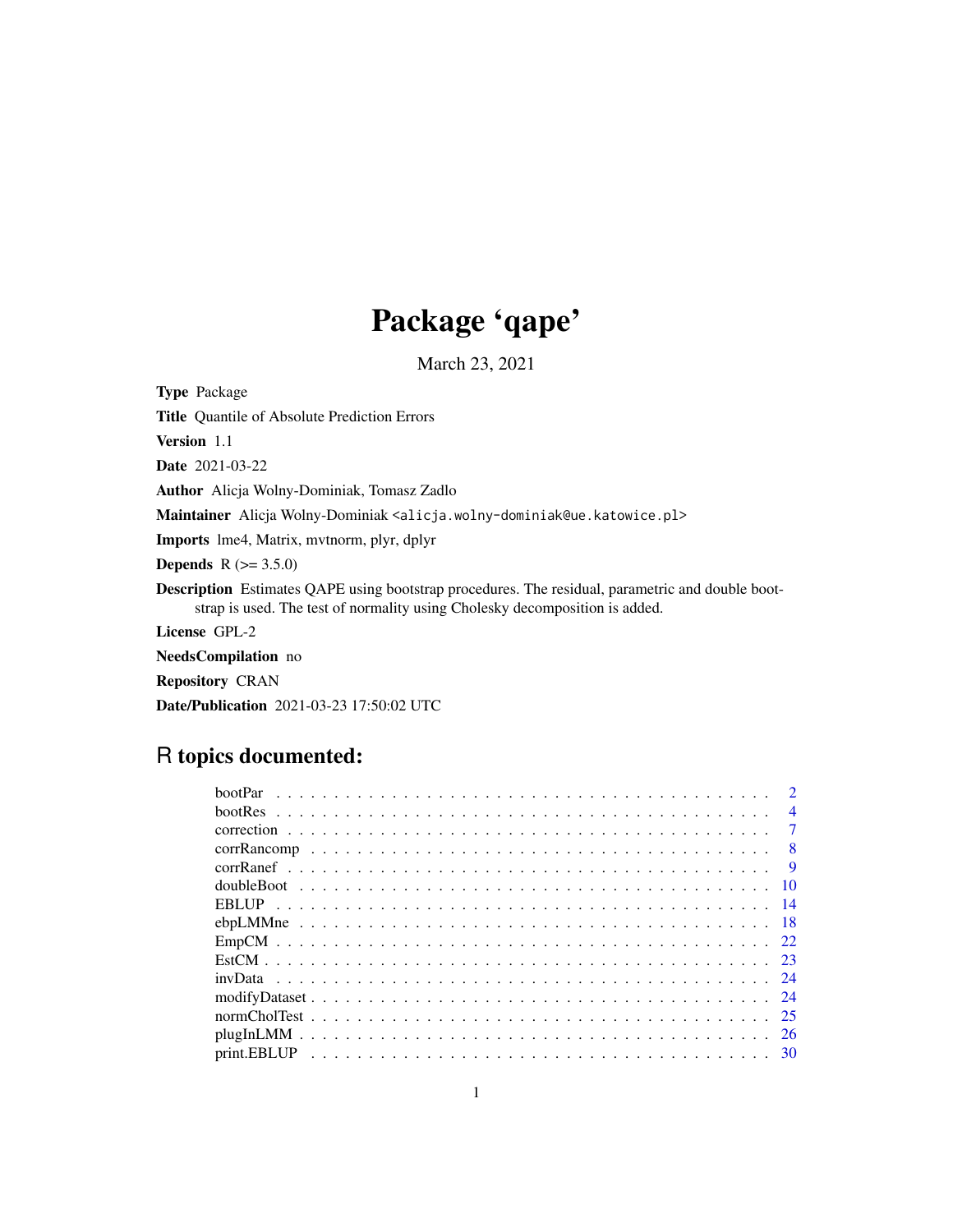#### <span id="page-1-0"></span>2 bootPar

| Index |  |  |  |  |  |  |  |  |  |  |  |  |  |  |  |  | 37 |
|-------|--|--|--|--|--|--|--|--|--|--|--|--|--|--|--|--|----|
|       |  |  |  |  |  |  |  |  |  |  |  |  |  |  |  |  |    |
|       |  |  |  |  |  |  |  |  |  |  |  |  |  |  |  |  |    |
|       |  |  |  |  |  |  |  |  |  |  |  |  |  |  |  |  |    |
|       |  |  |  |  |  |  |  |  |  |  |  |  |  |  |  |  |    |
|       |  |  |  |  |  |  |  |  |  |  |  |  |  |  |  |  |    |
|       |  |  |  |  |  |  |  |  |  |  |  |  |  |  |  |  |    |
|       |  |  |  |  |  |  |  |  |  |  |  |  |  |  |  |  |    |

bootPar *Parametric bootstrap estimators of prediction accuracy*

### Description

The function computes values of parametric bootstrap estimators of RMSE and QAPE prediction accuracy measures.

# Usage

bootPar(predictor, B, p)

# Arguments

| predictor    | one of objects: EBLUP, ebpLMMne or plugInLMM.    |
|--------------|--------------------------------------------------|
| <sub>B</sub> | number of iterations in the bootstrap procedure. |
| D            | orders of quantiles in the OAPE.                 |

# Details

We use bootstrap model presented by Chatterjee, Lahiri and Li (2008) p. 1229 but assumed for all population elements. Vectors of random effects and random components are generated from the multivariate normal distribution where REML estimates of model parameters are used. Random effects are generated for all population elements even for subsets with zero sample sizes (for which random effects are not estimated). We use the MSE estimator defined as the mean of squared bootstrap errors considered by Rao and Molina (2015) p. 141 and given by equation (6.2.22). The QAPE is a quantile of absolute prediction error which means that at least p100% of realizations of absolute prediction errors are smaller or equal to QAPE. It is estimated as a quantile of absolute bootstrap errors as proposed by Zadlo (2017) in Section 2.

#### Value

| estQAPE | estimated value/s of QAPE - number of rows is equal the number of orders         |
|---------|----------------------------------------------------------------------------------|
|         | of quantiles to be considered (declared in $p$ ), number of columns is equal the |
|         | number of predicted characteristics (declared in <i>thetaFun</i> ).              |
| estRMSE | estimated value/s of RMSE (more than one value is computed if in <i>thetaFun</i> |
|         | more than one population characteristic is defined).                             |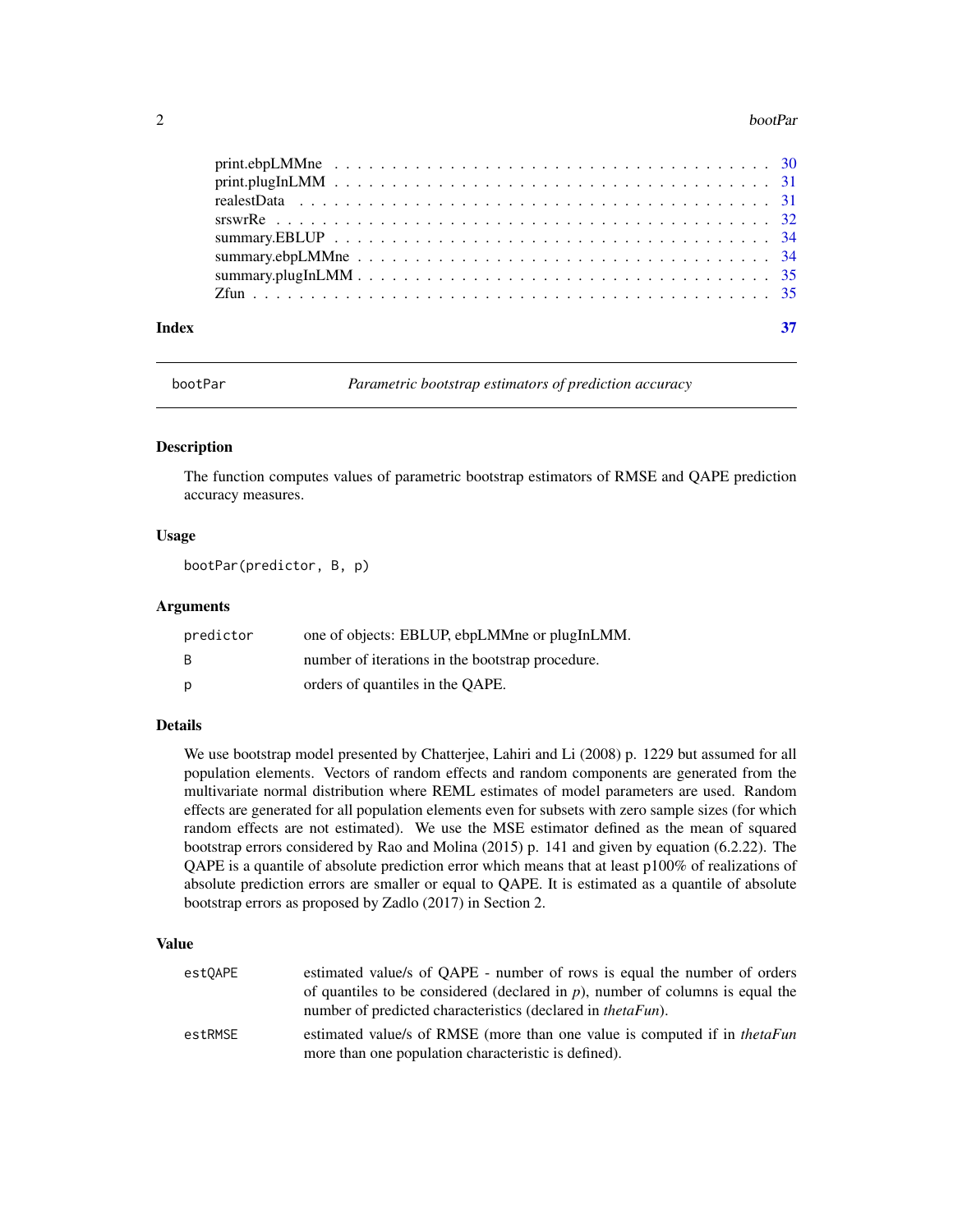#### bootPar 3

| predictorSim | bootstrapped values of the predictor/s.                                                                                    |
|--------------|----------------------------------------------------------------------------------------------------------------------------|
| thetaSim     | bootstrapped values of the predicted population or subpopulation characteris-<br>tic/s.                                    |
| Ysim         | simulated values of the (possibly tranformed) variable of interest.                                                        |
| error        | differences between bootstrapped values of the predictor/s and bootstrapped val-<br>ues of the predicted characteristic/s. |

# Author(s)

Alicja Wolny-Dominiak, Tomasz Zadlo

#### References

1. Butar, B. F., Lahiri, P. (2003) On measures of uncertainty of empirical Bayes small-area estimators, Journal of Statistical Planning and Inference, Vol. 112, pp. 63-76.

2. Chatterjee, S., Lahiri, P. Li, H. (2008) Parametric bootstrap approximation to the distribution of EBLUP and related prediction intervals in linear mixed models, Annals of Statistics, Vol. 36 (3), pp. 1221?1245.

3. Rao, J.N.K. and Molina, I. (2015) Small Area Estimation. Second edition, John Wiley & Sons, New Jersey.

4. Zadlo T. (2017), On asymmetry of prediction errors in small area estimation, Statistics in Transition, 18 (3), 413-432

```
library(lme4)
library(Matrix)
library(mvtnorm)
data(invData)
# data from one period are considered:
invData2018 <- invData[invData$year == 2018,]
attach(invData2018)
N <- nrow(invData2018) # population size
con < rep(1,N)con[c(379,380)] <- 0 # last two population elements are not observed
YS <- log(investments[con == 1]) # log-transformed values
backTrans \leq function(x) exp(x) # back-transformation of the variable of interest
fixed.part <- 'log(newly_registered)'
random.part <- '(1|NUTS2)'
```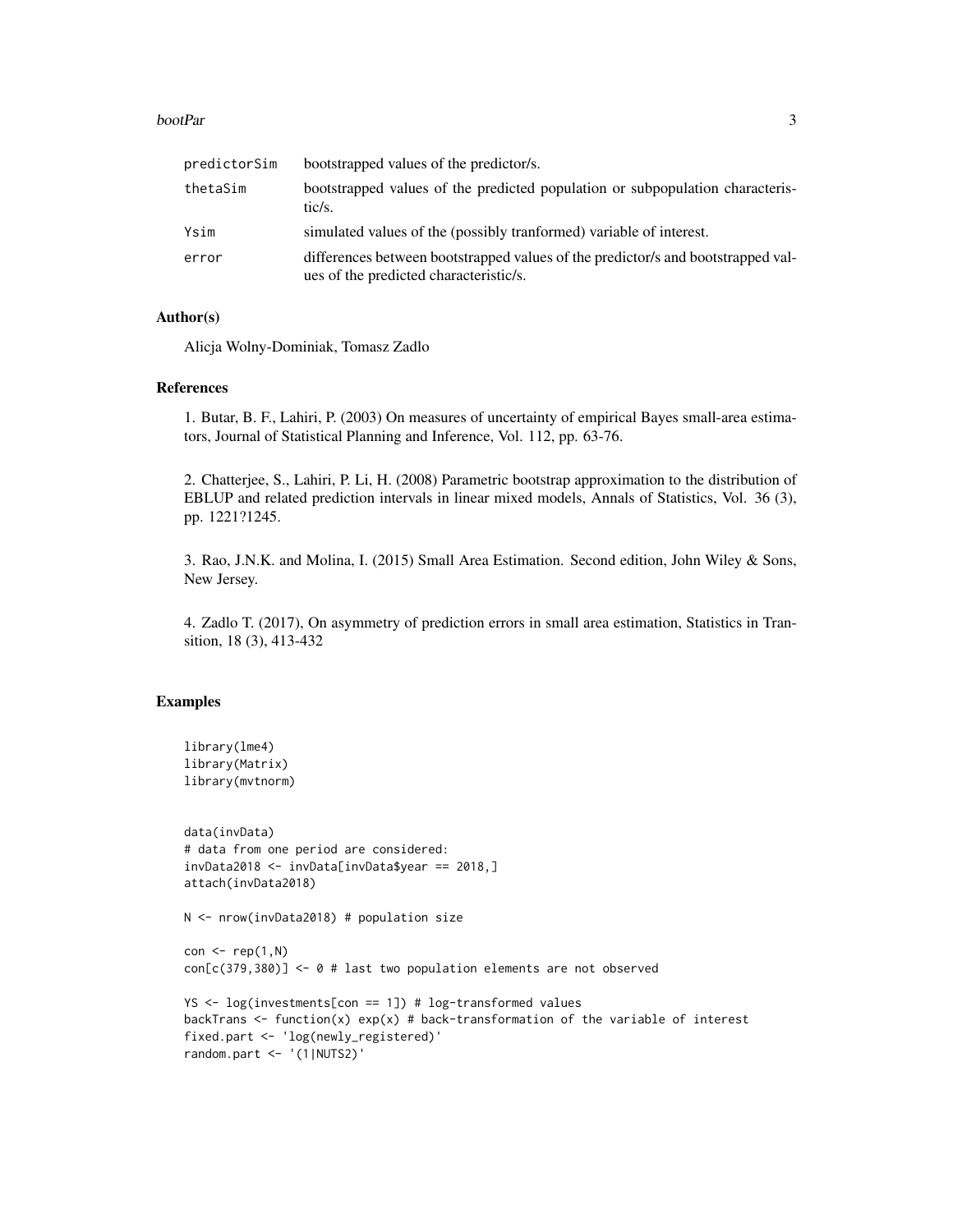#### 4 bootRes

```
reg <- invData2018[, -which(names(invData2018) == 'investments')]
weights \leq rep(1,N) # homoscedastic random components
# Characteristics to be predicted:
# values of the variable for last two population elements
thetaFun \le function(x) \{x[c(379, 380)]\}set.seed(123456)
predictor <- plugInLMM(YS, fixed.part, random.part, reg, con, weights, backTrans, thetaFun)
predictor$thetaP
### Estimation of prediction accuracy
est_accuracy <- bootPar(predictor, 10, c(0.75,0.9))
# Estimation of prediction RMSE
est_accuracy$estRMSE
# Estimation of prediction QAPE
est_accuracy$estQAPE
# [,1] [,2]
# 75% 1899.575 168.7738
# 90% 2017.563 374.7414
####### Interpretations in case of prediction of investments
####### for population element no. 379:
### It is estimated that at least 75% of absolute prediction errors are
# smaller or equal 1899.575 milion Polish zloty
# and at least 25% of absolute prediction errors are
# greater or equal 1899.575 milion Polish zloty.
### It is estimated that at least 90% of absolute prediction errors are
# smaller or equal 2017.563 milion Polish zloty
# and at least 10% of absolute prediction errors are
# greater or equal 2017.563 milion Polish zloty.
```
detach(invData2018)

bootRes *Residual bootstrap estimators of prediction accuracy*

### Description

The function computes values of residual bootstrap estimators of RMSE and QAPE prediction accuracy measures.

#### Usage

bootRes(predictor, B, p, correction)

<span id="page-3-0"></span>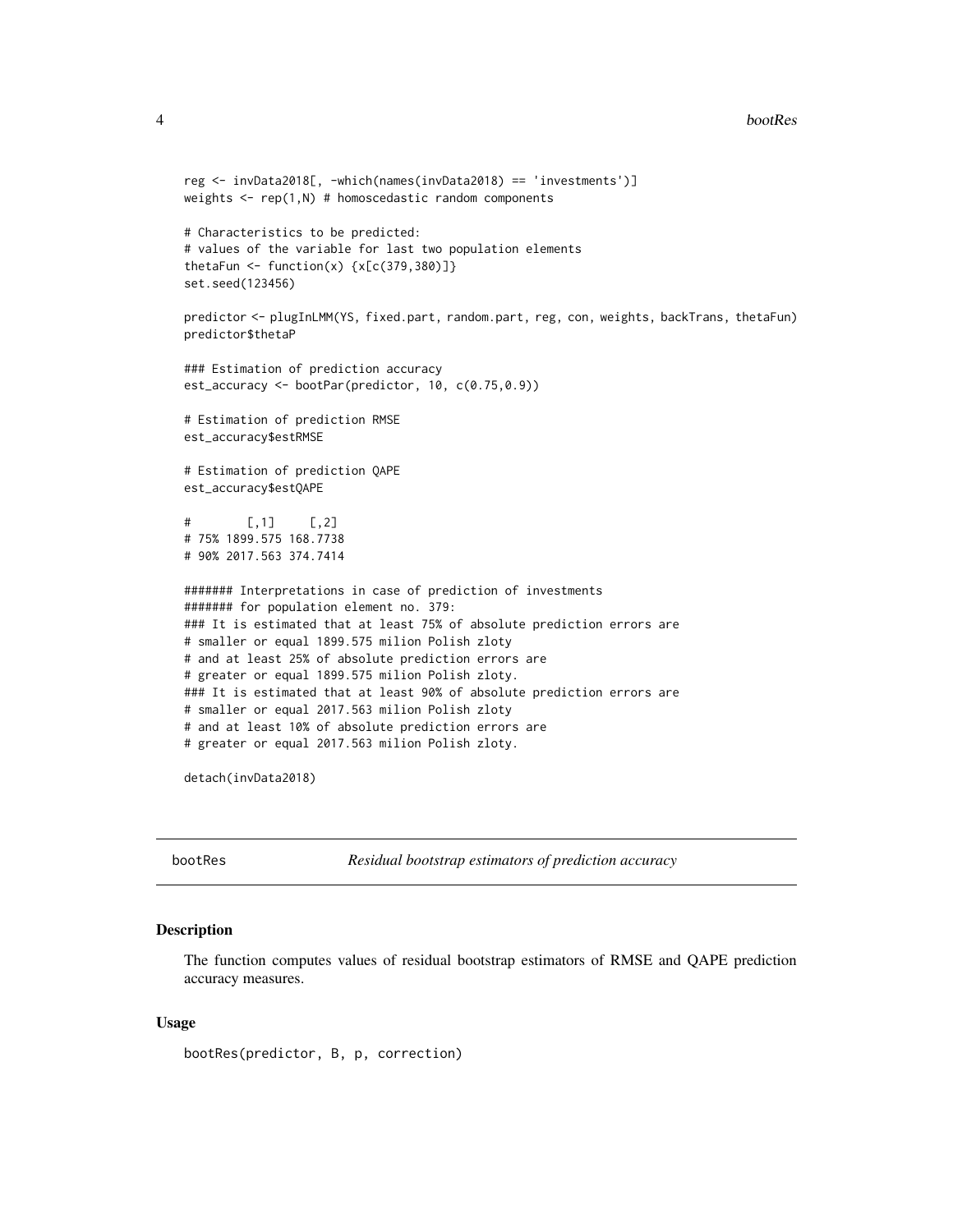#### bootRes 5

#### Arguments

| predictor  | one of objects: EBLUP, ebpLMMne or plugInLMM.                                                                                                                                            |
|------------|------------------------------------------------------------------------------------------------------------------------------------------------------------------------------------------|
| B          | number of iterations in the bootstrap procedure.                                                                                                                                         |
| р          | orders of quantiles in the OAPE.                                                                                                                                                         |
| correction | logical. If TRUE, both bootstrapped random effects and random components<br>are tranformed to avoid the problem of underdispersion of residual bootstrap<br>distributions (see Details). |

#### Details

Residual bootstrap considered by Carpener, Goldstein and Rasbash (2003), Chambers and Chandra (2013) and Thai et al. (2013) is used. To generate one bootstrap realization of the population vector of the variable of interest: (i) from the sample vector of predicted random components the simple random sample with replacement of population size is drawn at random, (ii) from the vector of predicted random effects the simple random sample with replacement of size equal the number of random effects in the whole population is drawn at random. If *correction* is *TRUE*, then predicted random effects are transformed as described in Carpener, Goldstein and Rasbash (2003) in Section 3.2 and predicted random components as presented in Chambers and Chandra (2013) in Section 2.2. We use the MSE estimator defined as the mean of squared bootstrap errors considered by Rao and Molina (2015) p. 141 given by equation (6.2.22). The QAPE is a quantile of absolute prediction error which means that at least p100% of realizations of absolute prediction errors are smaller or equal to QAPE. It is estimated as a quantile of absolute bootstrap errors as proposed by Zadlo (2017) in Section 2.

# Value

| estOAPE      | estimated value/s of QAPE - number of rows is equal the number of orders<br>of quantiles to be considered (declared in $p$ ), number of columns is equal the<br>number of predicted characteristics (declared in in <i>thetaFun</i> ). |
|--------------|----------------------------------------------------------------------------------------------------------------------------------------------------------------------------------------------------------------------------------------|
| estRMSE      | estimated value/s of RMSE (more than one value is computed if in <i>thetaFun</i><br>more than one population characteristic is defined).                                                                                               |
| predictorSim | bootstrapped values of the predictor/s.                                                                                                                                                                                                |
| thetaSim     | bootstrapped values of the predicted population or subpopulation characteris-<br>tic/s.                                                                                                                                                |
| Ysim         | simulated values of the (possibly tranformed) variable of interest.                                                                                                                                                                    |
| error        | differences between bootstrapped values of the predictor/s and bootstrapped val-<br>ues of the predicted characteristic/s.                                                                                                             |

# Author(s)

Alicja Wolny-Dominiak, Tomasz Zadlo

#### References

1. Carpenter, J.R., Goldstein, H. and Rasbash, J. (2003), A novel bootstrap procedure for assessing the relationship between class size and achievement. Journal of the Royal Statistical Society: Series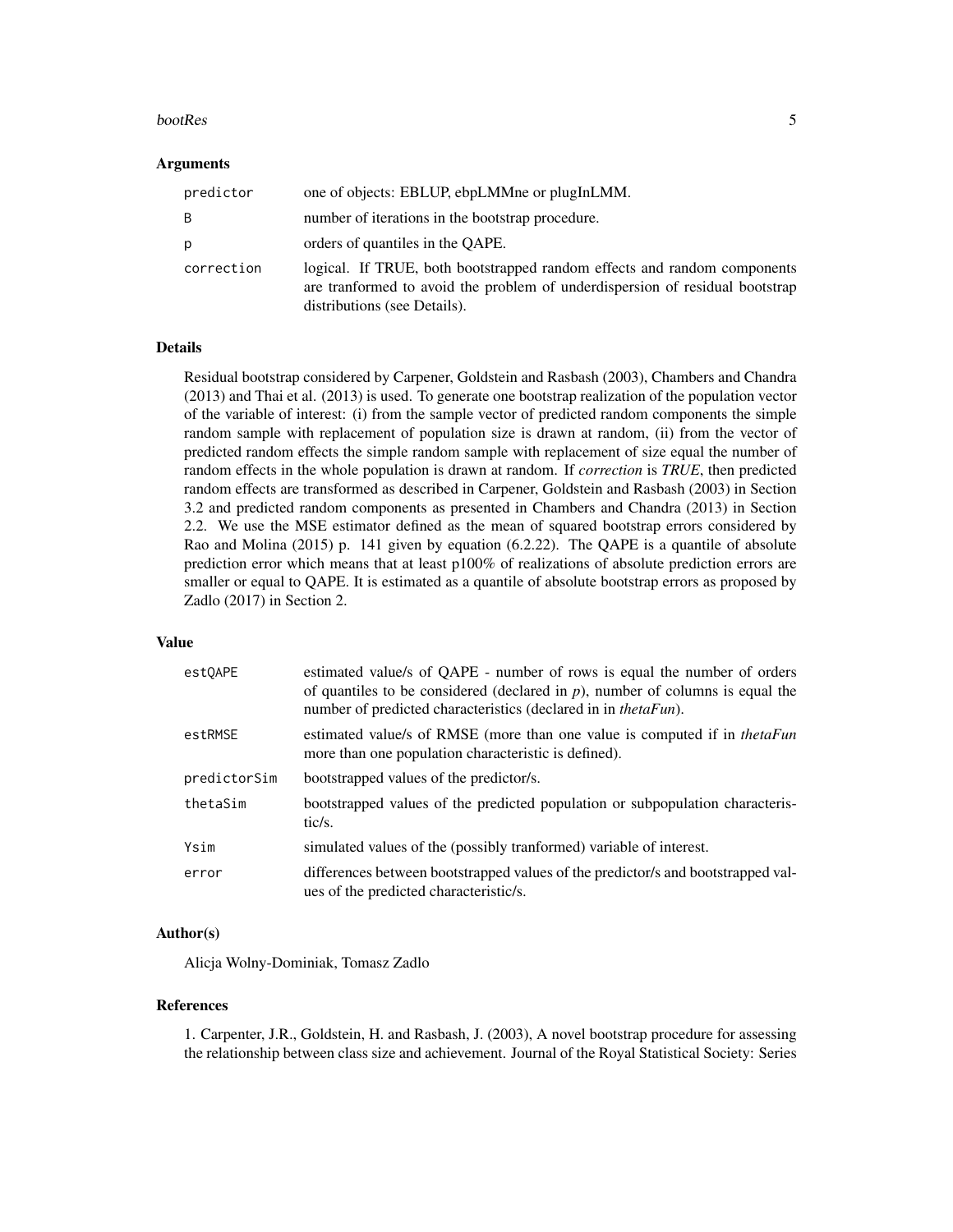C (Applied Statistics), 52, 431-443.

2. Chambers, R. and Chandra, H. (2013) A Random Effect Block Bootstrap for Clustered Data, Journal of Computational and Graphical Statistics, 22(2), 452-470.

3. Thai, H.-T., Mentre, F., Holford, N.H., Veyrat-Follet, C. and Comets, E. (2013), A comparison of bootstrap approaches for estimating uncertainty of parameters in linear mixed-effects models. Pharmaceutical Statistics, 12, 129-140.

```
library(lme4)
library(Matrix)
library(mvtnorm)
data(invData)
# data from one period are considered:
invData2018 <- invData[invData$year == 2018,]
attach(invData2018)
N <- nrow(invData2018) # population size
con \leq rep(1,N)
con[c(379:380)] \le 0 # last two population elements are not observed
YS \leq log(investments[con == 1]) # log-transformed values
backTrans \leq function(x) exp(x) # back-transformation of the variable of interest
fixed.part <- 'log(newly_registered)'
random.part <- '(1|NUTS2)'
reg <- invData2018[, -which(names(invData2018) == 'investments')]
weights \leq rep(1,N) # homoscedastic random components
# Characteristics to be predicted:
# values of the variable for last two population elements
thetaFun \le function(x) \{x[c(379:380)]\}set.seed(123456)
predictor <- plugInLMM(YS, fixed.part, random.part, reg, con, weights, backTrans, thetaFun)
predictor$thetaP
### Estimation of prediction accuracy
est_accuracy <- bootRes(predictor, 10, c(0.5,0.8), correction = TRUE)
# Estimation of prediction RMSE
est_accuracy$estRMSE
# Estimation of prediction QAPE
est_accuracy$estQAPE
```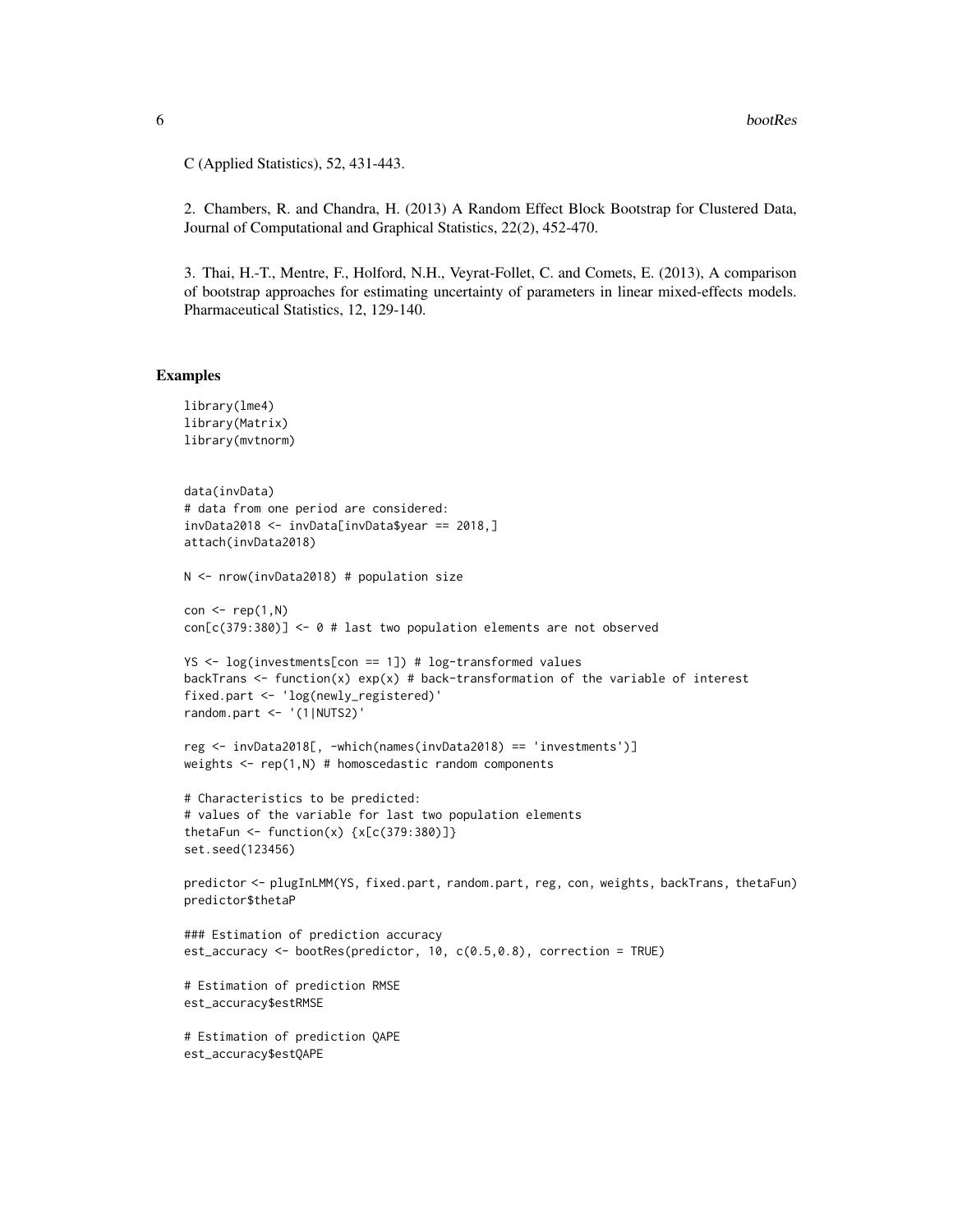#### <span id="page-6-0"></span>correction **7**

 $#$  [,1] [,2] #50% 612.6089 67.45543 #80% 1886.9269 120.16246 ####### Interpretations in case of prediction of investments ####### for population element no. 379: ### It is estimated that at least 50% of absolute prediction errors are # smaller or equal 612.6089 milion Polish zloty # and at least 50% of absolute prediction errors are # greater or equal 612.6089 milion Polish zloty. ### It is estimated that at least 80% of absolute prediction errors are # smaller or equal 1886.9269 milion Polish zloty # and at least 20% of absolute prediction errors are # greater or equal 1886.9269 milion Polish zloty.

detach(invData2018)

correction *Correction term for predicted random effects*

#### Description

The function computes the list of matrices used to correct predicted random effects as presented in Carpenter, Goldstein and Rasbash (2003) in Section 3.2 to avoid the problem of underdispersion of residual bootstrap distributions.

#### Usage

correction(model)

#### Arguments

model *lmer* object.

#### Value

a list of square matrices used to correct predicted random effects. The length of the list is equal the number of grouping variables used in case of random effects. Each matrix is of order equal the number of random effects at the considered level of grouping.

#### Author(s)

Tomasz Zadlo

### References

Carpenter, J.R., Goldstein, H. and Rasbash, J. (2003), A novel bootstrap procedure for assessing the relationship between class size and achievement. Journal of the Royal Statistical Society: Series C (Applied Statistics), 52, 431-443.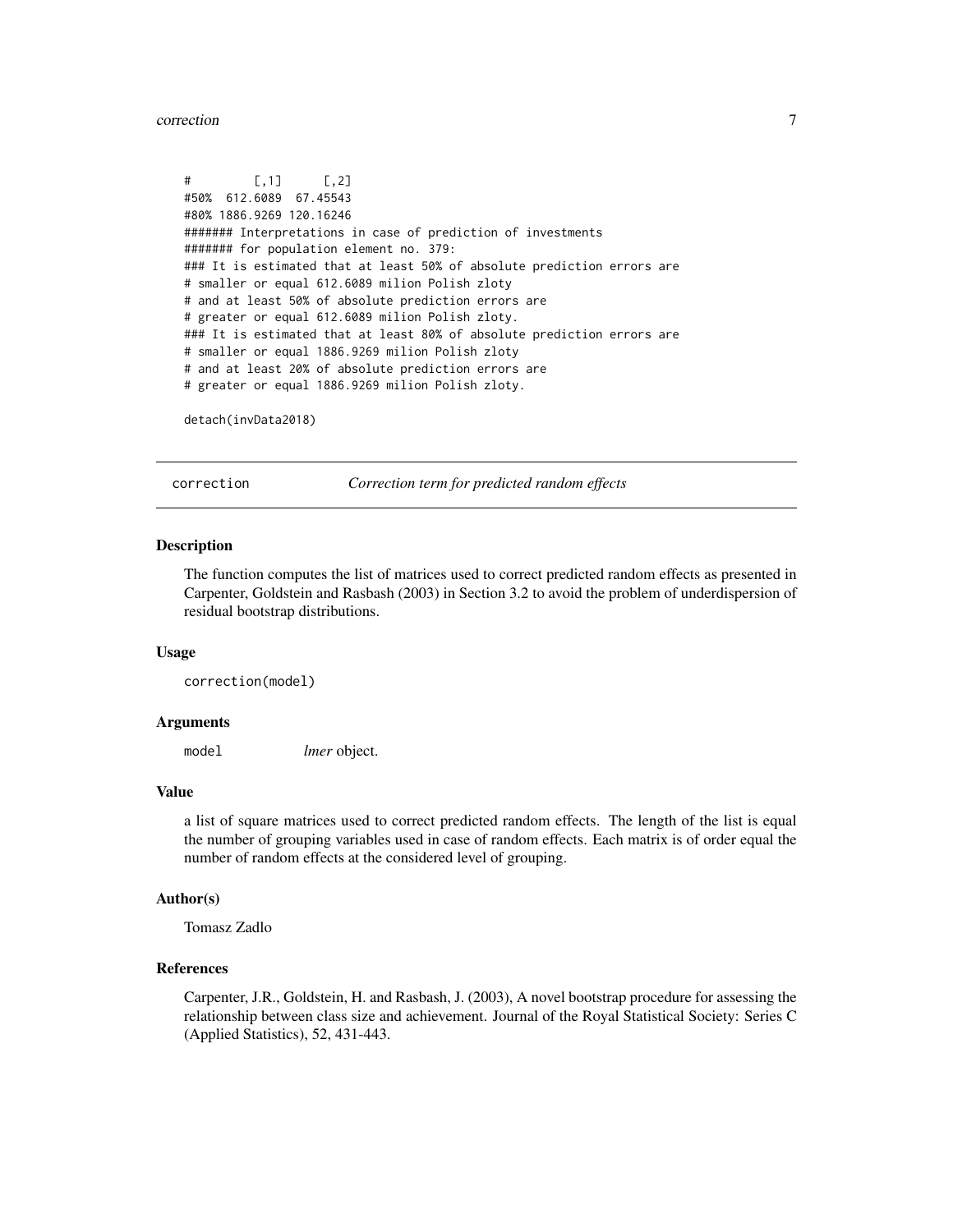# Examples

```
library(lme4)
data(invData)
attach(invData)
model <- lmer(investments ~ newly_registered + ((1|NUTS2) +
((newly_registered - 1)|NUTS2) + ((newly_registered)|NUTS4)))
correction(model)
detach(invData)
```
corrRancomp *Correction of predicted random components*

# Description

The function computes the corrected predicted random components as presented in Chambers and Chandra (2013) in Section 2.2 to avoid the problem of underdispersion of residual bootstrap distributions.

# Usage

```
corrRancomp(model)
```
# Arguments

model *lmer* object .

# Value

the vector of corrected predicted random components.

# Author(s)

Tomasz Zadlo

# References

Chambers, R. and Chandra, H. (2013) A Random Effect Block Bootstrap for Clustered Data, Journal of Computational and Graphical Statistics, 22(2), 452-470.

```
library(lme4)
data(invData)
attach(invData)
model <- lmer(investments ~ newly_registered + ((1|NUTS2) +
((newly_registered - 1)|NUTS2) + ((newly_registered)|NUTS4)))
corrRancomp(model)
detach(invData)
```
<span id="page-7-0"></span>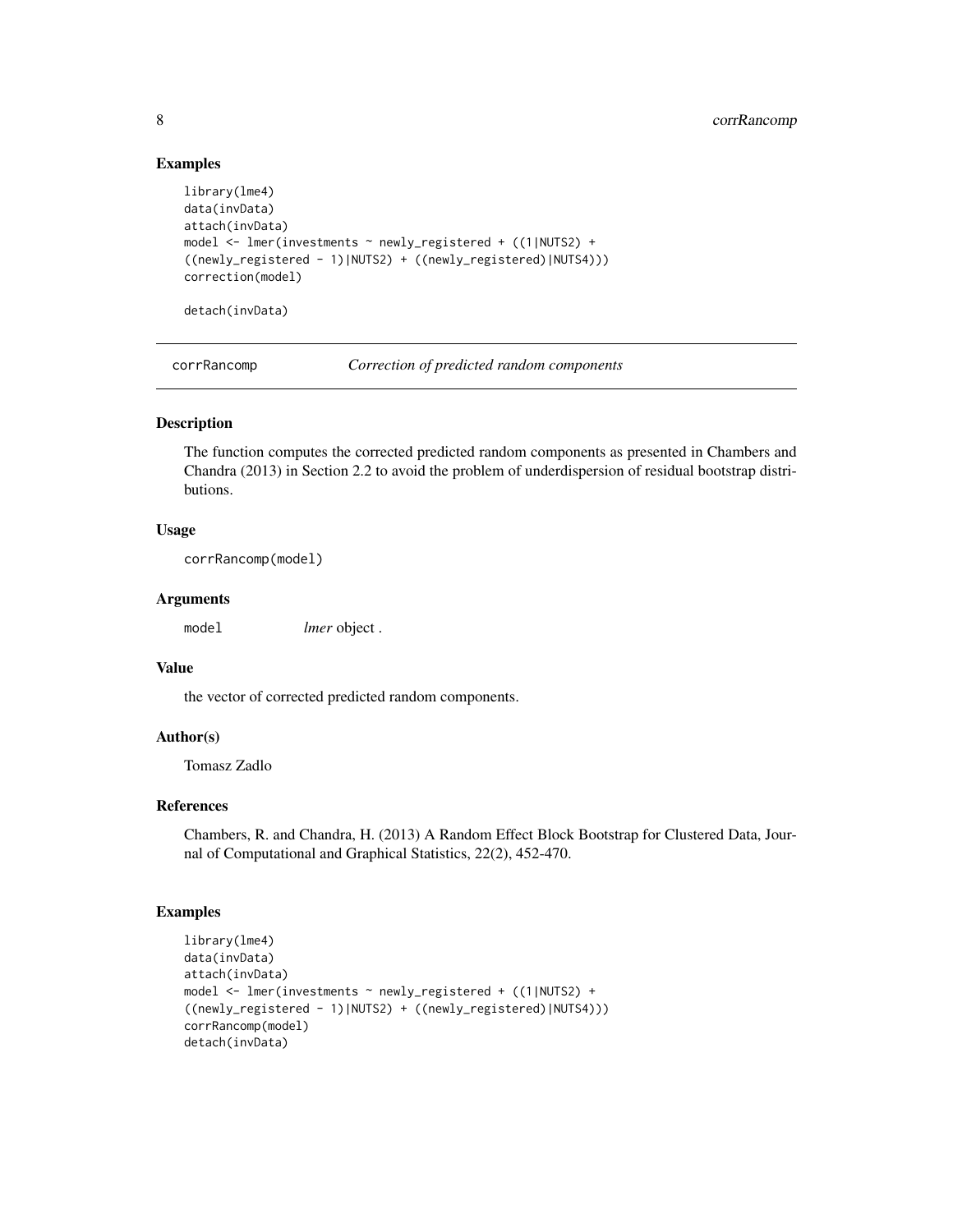<span id="page-8-0"></span>

# Description

The function computes the corrected predicted random effects as presented in Carpenter, Goldstein and Rasbash (2003) in Section 3.2 to avoid the problem of underdispersion of residual bootstrap distributions.

#### Usage

corrRanef(model)

# Arguments

model *lmer* object .

# Value

a list of corrected predicted random effects (of the same form as *ranef(model)*)

# Author(s)

Tomasz Zadlo

# References

Carpenter, J.R., Goldstein, H. and Rasbash, J. (2003), A novel bootstrap procedure for assessing the relationship between class size and achievement. Journal of the Royal Statistical Society: Series C (Applied Statistics), 52, 431-443.

```
library(lme4)
data(invData)
attach(invData)
model <- lmer(investments ~ newly_registered + ((1|NUTS2) +
((newly_registered - 1)|NUTS2) + ((newly_registered)|NUTS4)))
corrRanef(model)
detach(invData)
```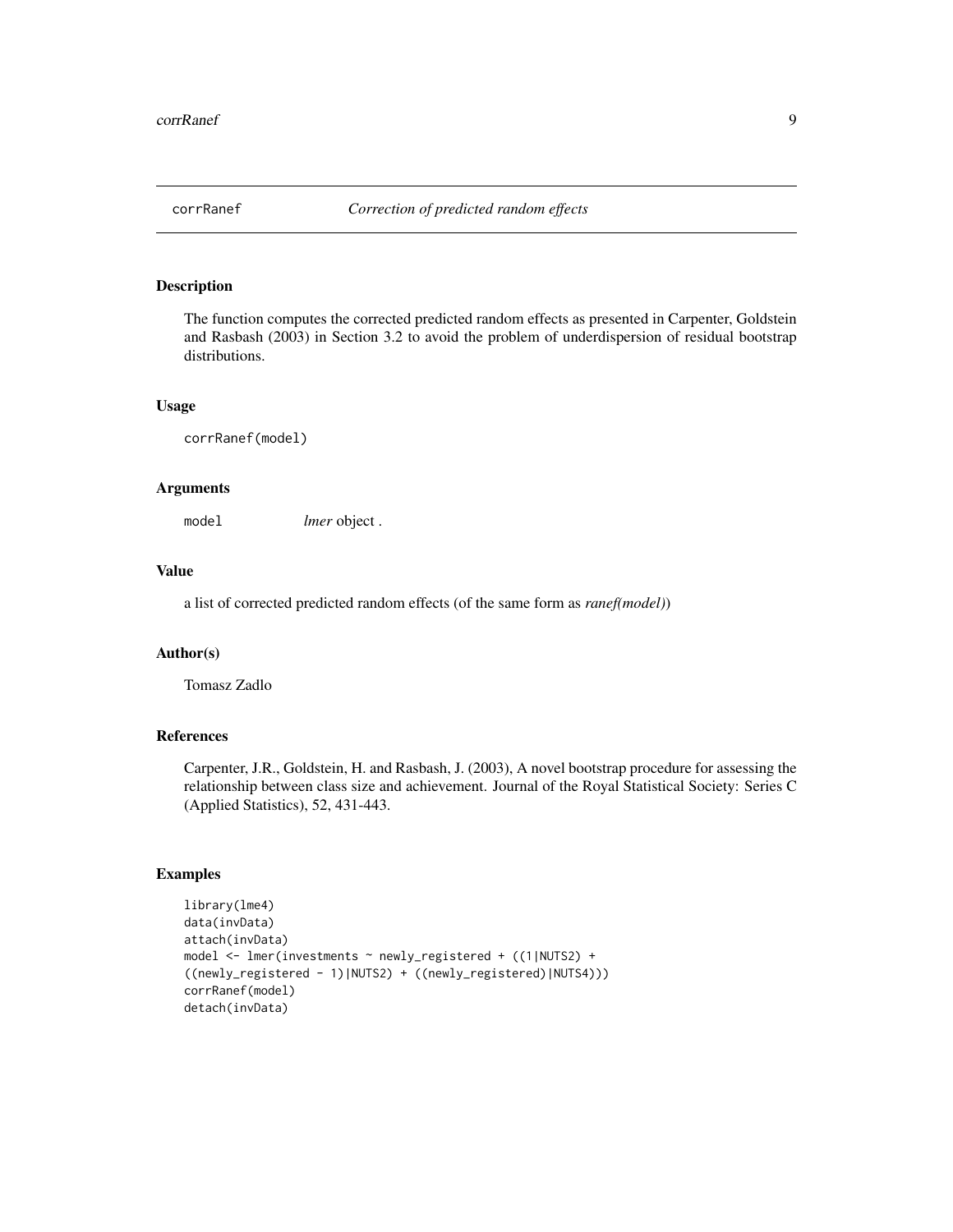<span id="page-9-0"></span>

## Description

The function computes values of double bootstrap estimators of the MSE and the QAPE prediction accuracy measures.

# Usage

doubleBoot(predictor, B1, B2, p, q)

# Arguments

| predictor | one of objects: EBLUP, ebpLMMne or plugInLMM.                                                                                                                                         |
|-----------|---------------------------------------------------------------------------------------------------------------------------------------------------------------------------------------|
| <b>B1</b> | number of first-level bootstrap iterations.                                                                                                                                           |
| <b>B2</b> | number of second-level bootstrap iterations.                                                                                                                                          |
| р         | orders of quantiles in the OAPE.                                                                                                                                                      |
| q         | estimator bounds assumed for <i>estMSE db 1 EF</i> and <i>estMSE db telesc EF</i> (which<br>are corrected versions of <i>estMSE_db_1</i> and <i>estMSE_db_telesc</i> , respectively). |

# Details

Double-bootstrap method considered by Hall and Maiti (2006) and Erciulescu and Fuller (2013) is used. Vectors of random effects and random components are generated from the multivariate normal distribution and REML estimates of model parameters are used. Random effects are generated for all population elements even for subsets with zero sample sizes (for which random effects are not estimated). Double-bootstrap MSE estimator presented in Hall and Maiti (2006) and Erciulescu and Fuller (2013) are taken into account. The QAPE is a quantile of absolute prediction error which means that at least p100% of realizations of absolute prediction errors are smaller or equal to QAPE.

#### Value

| estMSE_param     | value/s of the parametric bootstrap MSE estimator. More than one value is com-<br>puted if in <i>thetaFun</i> more than one population characteristic is defined.                                                                                                                              |
|------------------|------------------------------------------------------------------------------------------------------------------------------------------------------------------------------------------------------------------------------------------------------------------------------------------------|
| estMSE_db_B2     | value/s of the double bootstrap MSE estimator computed as the difference of<br>doubled value of <i>estMSE_param</i> and the second-level MSE estimator based on<br>B2 iterations. More than one value is computed if in <i>thetaFun</i> more than one<br>population characteristic is defined. |
| estMSE_db_B2_WDZ |                                                                                                                                                                                                                                                                                                |
|                  | value/s of the double bootstrap MSE estimator computed as the mean of squared<br>first-level bootstraped errors, each corrected by the mean of squared second-                                                                                                                                 |

first-level bootstraped errors, each corrected by the mean of squared secondlevel bootstraped errors based on B2 iterations (where correction is made only if their difference is non-negative). More than one value is computed if in *thetaFun* more than one population characteristic is defined.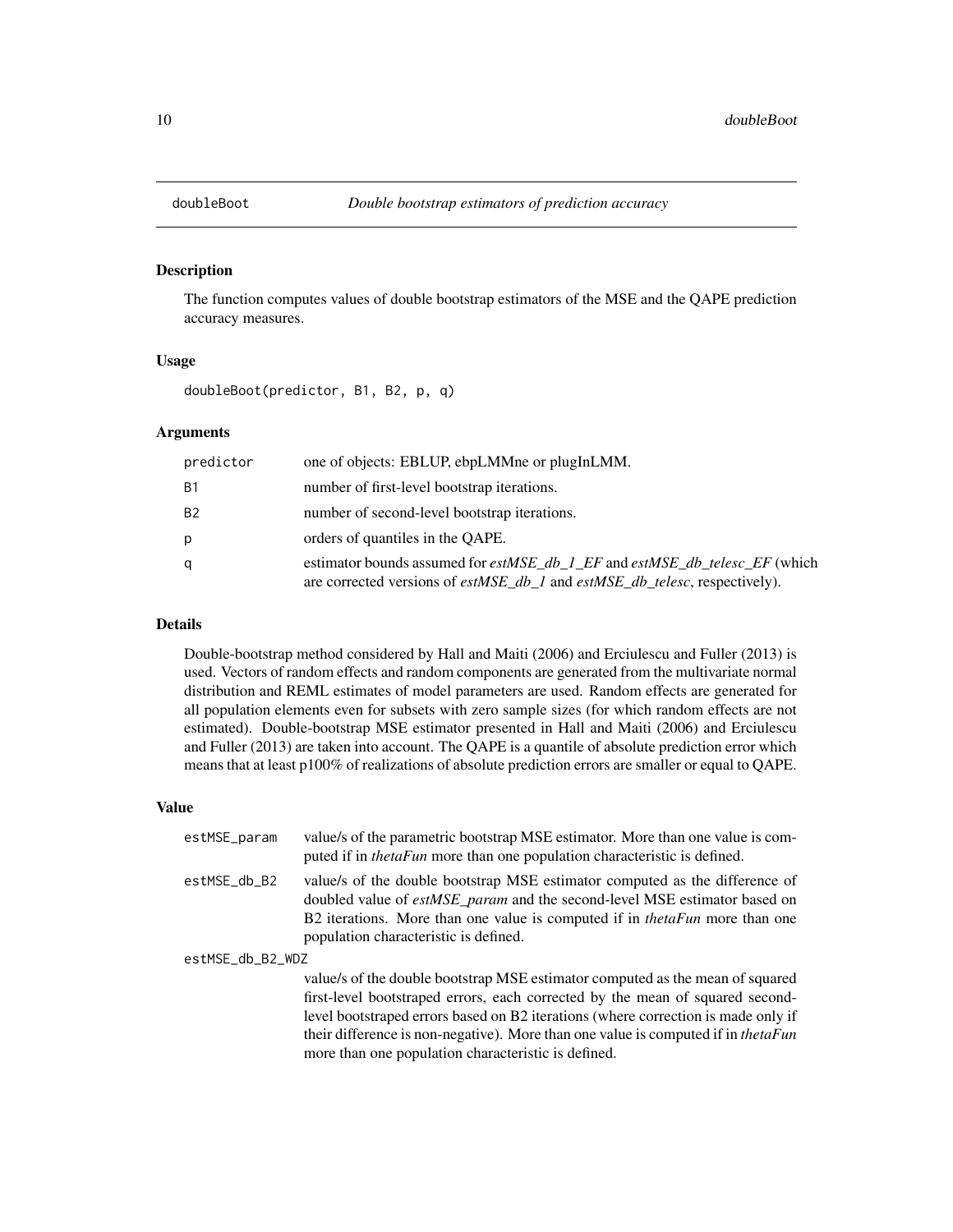estMSE\_db\_B2\_HM

value/s of the double bootstrap MSE estimator proposed by Hall and Maiti (2006) equation (2.17). More than one value is computed if in *thetaFun* more than one population characteristic is defined.

- estMSE\_db\_1 value/s of the double bootstrap MSE estimator computed as the difference of doubled value of *estMSE\_param* and the second-level MSE estimator based on B2=1 iteration. More than one value is computed if in *thetaFun* more than one population characteristic is defined.
- estMSE\_db\_1\_WDZ

value/s of the double bootstrap MSE estimator computed as the mean of squared first-level bootstraped errors, each corrected by the squared second-level bootstraped error based on 1 iteration (where correction is made only if their difference is non-negative). More than one value is computed if in *thetaFun* more than one population characteristic is defined.

- estMSE\_db\_1\_EF value/s of the double bootstrap MSE estimator proposed by Erciulescu and Fuller (2014) given by equation (13) with correction (17), where the bound for the correction is declared as *q*. More than one value is computed if in *thetaFun* more than one population characteristic is defined.
- estMSE\_db\_telesc

value/s of the telescoping double bootstrap MSE estimator proposed by Erciulescu and Fuller (2014) given by equation (15). More than one value is computed if in *thetaFun* more than one population characteristic is defined.

#### estMSE\_db\_telesc\_WDZ

value/s of the double bootstrap MSE estimator computed as the mean of the sums of the following elements: squared first-level bootstraped error, squared first-level bootstrap error for the next iteration and the opposite of second-level bootstraped error based on 1 iteration (but negative sums are replaced by squared first-level bootstraped error). More than one value is computed if in *thetaFun* more than one population characteristic is defined.

#### estMSE\_db\_telesc\_EF

value/s of the telescoping double bootstrap MSE estimator proposed by Erciulescu and Fuller (2014) given by equation (15) with correction (17), where the bound for the correction is declared as *q*. More than one value is computed if in *thetaFun* more than one population characteristic is defined.

- estQAPE\_param value/s of parametric bootstrap estimator of QAPE (Quantile of Absolute Prediction Error) given by a quantile of absolute parametric bootstrap errors. Number of rows is equal the number of orders of quantiles to be considered (declared in  $p$ ), number of columns is equal the number of predicted characteristics (declared in in *thetaFun*).
- estQAPE\_db\_B2 value/s of double-bootstrap estimator of QAPE (Quantile of Absolute Prediction Error) given by a quantile of square roots of squared first-level bootstraped errors, each corrected by the mean of squared second-level bootstraped errors based on B2 iterations (where correction is made only if their difference is nonnegative). Number of rows is equal the number of orders of quantiles to be considered (declared in *p*), number of columns is equal the number of predicted characteristics (declared in in *thetaFun*).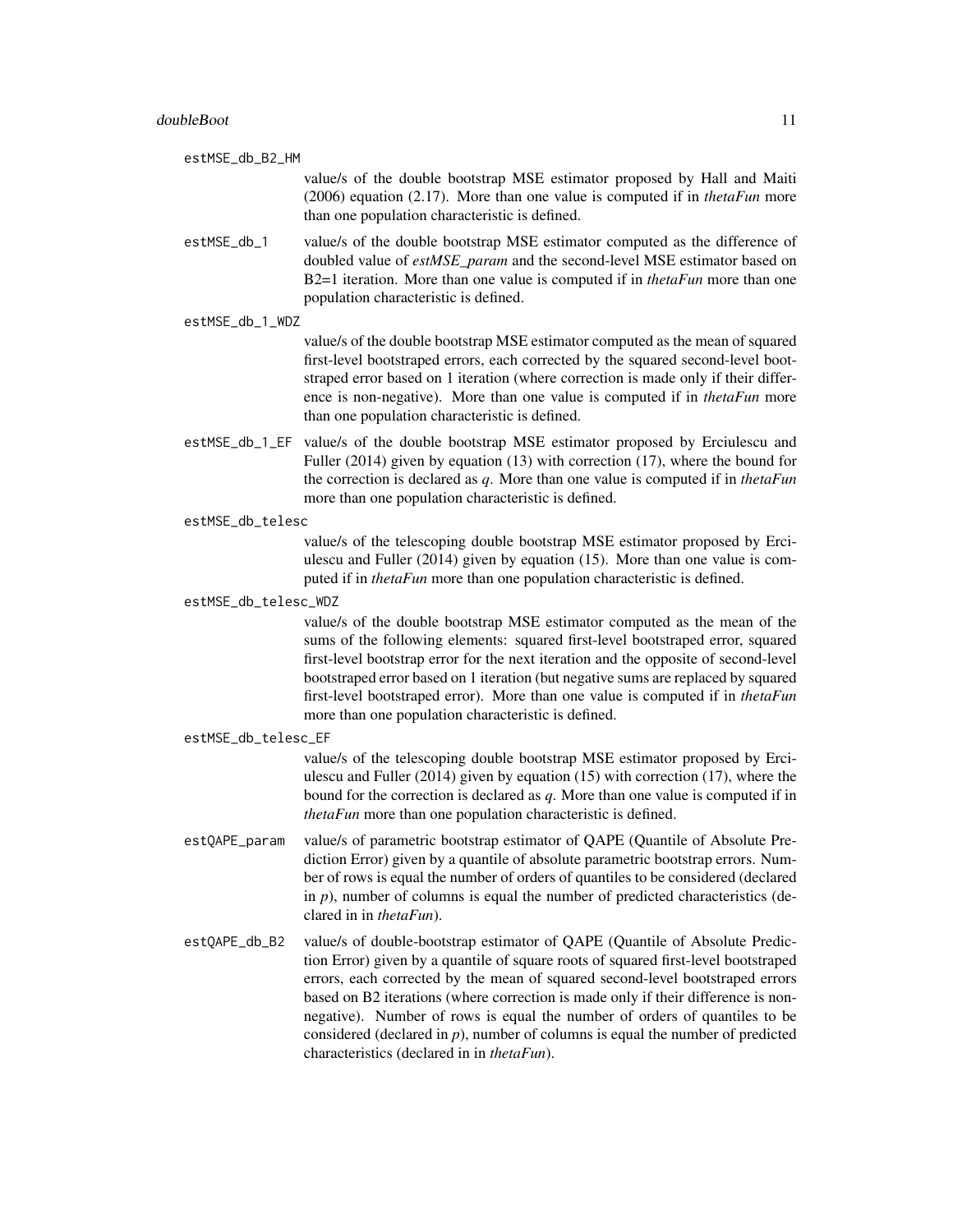| estQAPE_db_1 | value/s of double-bootstrap estimator of QAPE (Quantile of Absolute Predic-         |
|--------------|-------------------------------------------------------------------------------------|
|              | tion Error) given by a quantile of square roots of squared first-level bootstraped  |
|              | errors, each corrected by the squared second-level bootstraped error based on       |
|              | 1 iteration (where correction is made only if their difference is non-negative).    |
|              | Number of rows is equal the number of orders of quantiles to be considered (de-     |
|              | clared in $p$ ), number of columns is equal the number of predicted characteristics |
|              | (declared in in <i>thetaFun</i> ).                                                  |
|              |                                                                                     |

#### estQAPE\_db\_telesc

value/s of double-bootstrap estimator of QAPE (Quantile of Absolute Prediction Error) given by a quantile of square roots of the sums of the following elements: squared first-level bootstraped error, squared first-level bootstrap error for the next iteration and the opposite of second-level bootstraped error based on 1 iteration (but negative sums are replaced by squared first-level bootstraped error). Number of rows is equal to the number of orders of quantiles to be considered (declared in  $p$ ), number of columns is equal to the number of predicted characteristics (declared in in *thetaFun*).

- error1 the matrix of first-level bootstrap errors. Number of rows is equal to the number of predicted characteristics (declared in in *thetaFun*), number of columns is equal to *B1*.
- error<sub>2</sub> the list of matrices of second-level bootstrap errors. The length of list is equal to the number of predicted characteristics (declared in in *thetaFun*), the number of rows of each matrix is equal to *B1*, the number of columns is equal to *B2*.

#### corSquaredError1\_db\_B2

the matrix of corrected squared first-level bootstrap errors defined as doubled squared first-level bootstrap errors minus the mean of squared second-level bootstrap errors (computed for the approriate first-level bootstrap iterations). Number of rows is equal to *B1*, the number of columns is equal to the number of predicted characteristics (declared in in *thetaFun*). Values can be negative.

#### corSquaredError1\_db\_1

the matrix of corrected squared first-level bootstrap errors defined as doubled squared first-level bootstrap errors minus the squared second-level bootstrap error (computed once for each first-level bootstrap iteration). Number of rows is equal to *B1*, the number of columns is equal to the number of predicted characteristics (declared in in *thetaFun*). Values can be negative.

corSquaredError1\_db\_telesc

the matrix of corrected squared first-level bootstrap errors defined by elements from which the average given by equation (15) in Erciulescu and Fuller (2014) is counted. Number of rows is equal to *B1*, the number of columns is equal to the number of predicted characteristics (declared in in *thetaFun*). Values can be negative.

#### corSquaredError1\_db\_B2\_WDZ

the matrix of squared first-level bootstraped errors, each corrected by the mean of squared second-level bootstraped errors based on B2 iterations (where correction is made only if their difference is non-negative). Number of rows is equal to *B1*, the number of columns is equal to the number of predicted characteristics (declared in in *thetaFun*). Values are non-negative.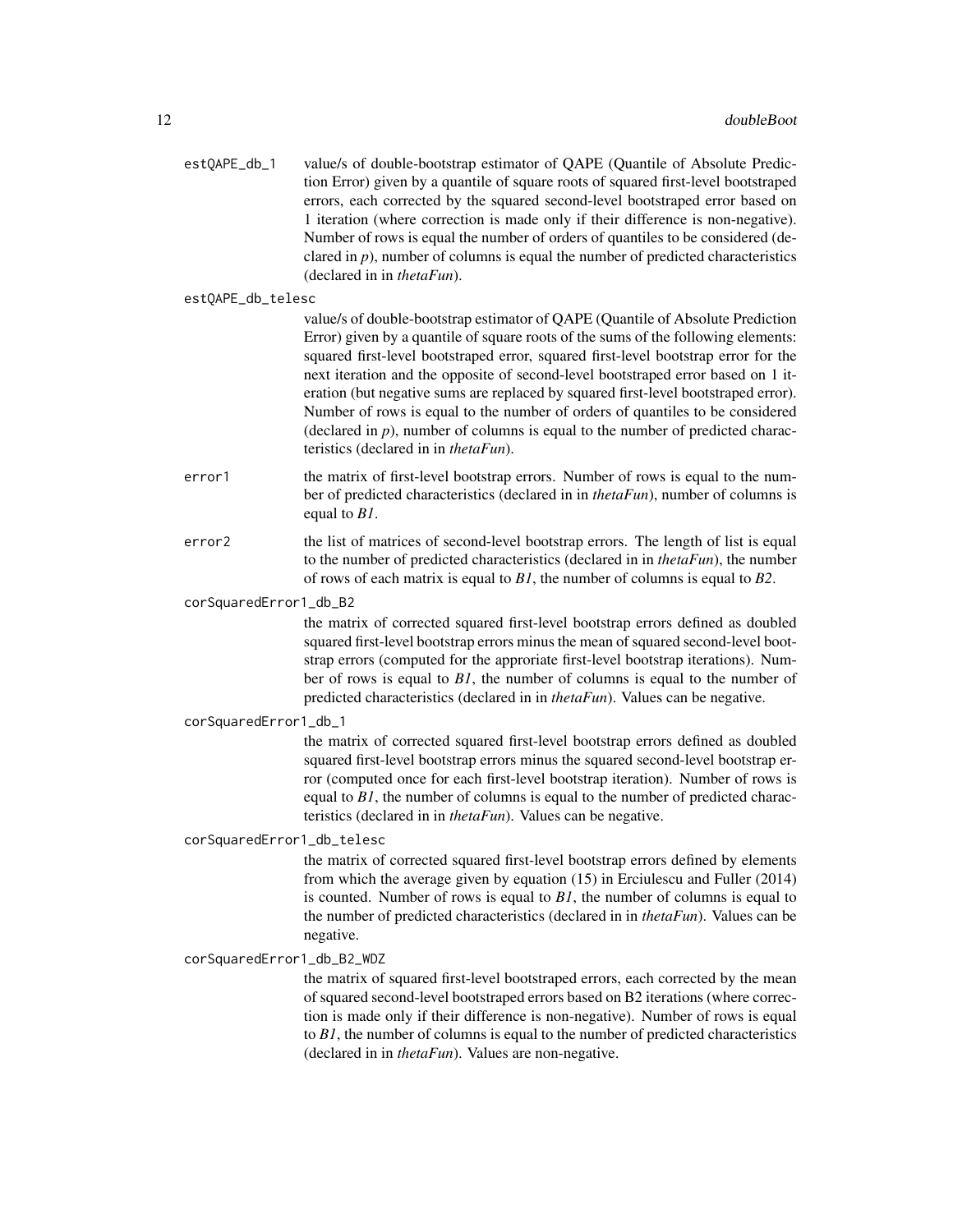#### doubleBoot 13

corSquaredError1\_db\_1\_WDZ

the matrix of squared first-level bootstraped errors, each corrected by the squared second-level bootstraped error based on 1 iteration (where correction is made only if their difference is non-negative). Number of rows is equal to *B1*, the number of columns is equal to the number of predicted characteristics (declared in in *thetaFun*). Values are non-negative.

corSquaredError1\_db\_telesc\_WDZ

the matrix of corrected squared first-level bootstrap errors defined by sums of the following elements: squared first-level bootstraped error, squared first-level bootstrap error for the next iteration and the opposite of second-level bootstraped error based on 1 iteration (but negative sums are replaced by squared first-level bootstraped error).Number of rows is equal to *B1*, the number of columns is equal to the number of predicted characteristics (declared in in *thetaFun*). Values are non-negative.

# Author(s)

Alicja Wolny-Dominiak, Tomasz Zadlo

#### References

1. Erciulescu, A. L. and Fuller, W. A. (2013) Parametric Bootstrap Procedures for Small Area Prediction Variance. JSM 2014 - Survey Research Methods Section, pp. 3307-3318.

2. Hall, P. and Maiti, T. (2006) On Parametric Bootstrap Methods for Small Area Prediction. Journal of the Royal Statistical Society. Series B, 68(2), 221-238.

```
library(lme4)
library(Matrix)
library(mvtnorm)
data(invData)
# data from one period are considered:
invData2018 <- invData[invData$year == 2018,]
attach(invData2018)
N <- nrow(invData2018) # population size
con \leq rep(1,N)
con[c(379,380)] <- 0 # last two population elements are not observed
YS <- log(investments[con == 1]) # log-transformed values
backTrans \leq function(x) exp(x) # back-transformation of the variable of interest
fixed.part <- 'log(newly_registered)'
random.part <- '(1|NUTS2)'
```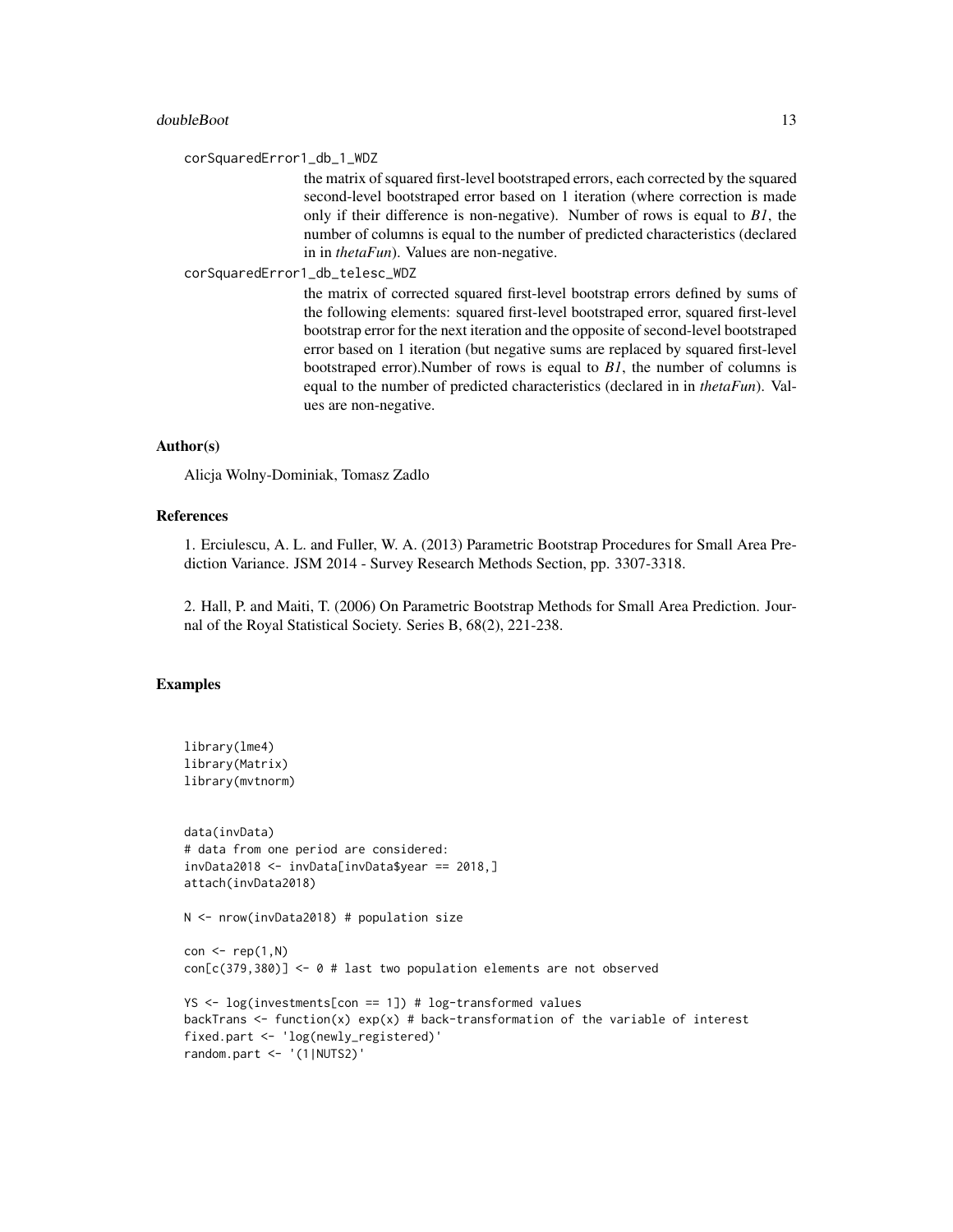```
reg <- invData2018[, -which(names(invData2018) == 'investments')]
weights \leq rep(1,N) # homoscedastic random components
### Characteristics to be predicted:
# values of the variable for last two population elements
thetaFun \le function(x) \{x[c(379, 380)]\}set.seed(123456)
predictor <- plugInLMM(YS, fixed.part, random.part, reg, con, weights, backTrans, thetaFun)
predictor$thetaP
### Estimation of prediction accuracy
# in the first column
# for the predictor of the value of the variable for population element no. 379,
# in the second column
# for the predictor of the value of the variable for population element no. 380:
doubleBoot(predictor, 3, 3, c(0.5,0.9), 0.77)
#q=0.77 assumed as in Erciulescu and FUller (2014) eq. (17)
```
detach(invData2018)

EBLUP *Empirical Best Linear Unbiased Predictor*

# Description

The function computes the value of the EBLUP of the linear combination of the variable of interest under the linear mixed model estimated using REML.

# Usage

EBLUP(YS, fixed.part, random.part, reg, con, gamma, weights, estMSE)

#### Arguments

| YS          | values of the variable of interest observed in the sample.                                                                                                                                                                                                                                           |
|-------------|------------------------------------------------------------------------------------------------------------------------------------------------------------------------------------------------------------------------------------------------------------------------------------------------------|
| fixed.part  | fixed-effects terms declared as in <i>lmer</i> object.                                                                                                                                                                                                                                               |
| random.part | random-effects terms declared as in <i>lmer</i> object.                                                                                                                                                                                                                                              |
| reg         | the population matrix of auxiliary variables named in <i>fixed.part</i> and <i>random.part.</i>                                                                                                                                                                                                      |
| con         | the population 0-1 vector with 1s for elements in the sample and 0s for elements<br>which are not in the sample.                                                                                                                                                                                     |
| gamma       | the population vector which transpose multiplied by the population vector of the<br>variable of interest gives the predicted characteristic. For example, if <i>gamma</i> is<br>the population vector of 1s, the sum of the values of the variable of interest in<br>the whole dataset is predicted. |

<span id="page-13-0"></span>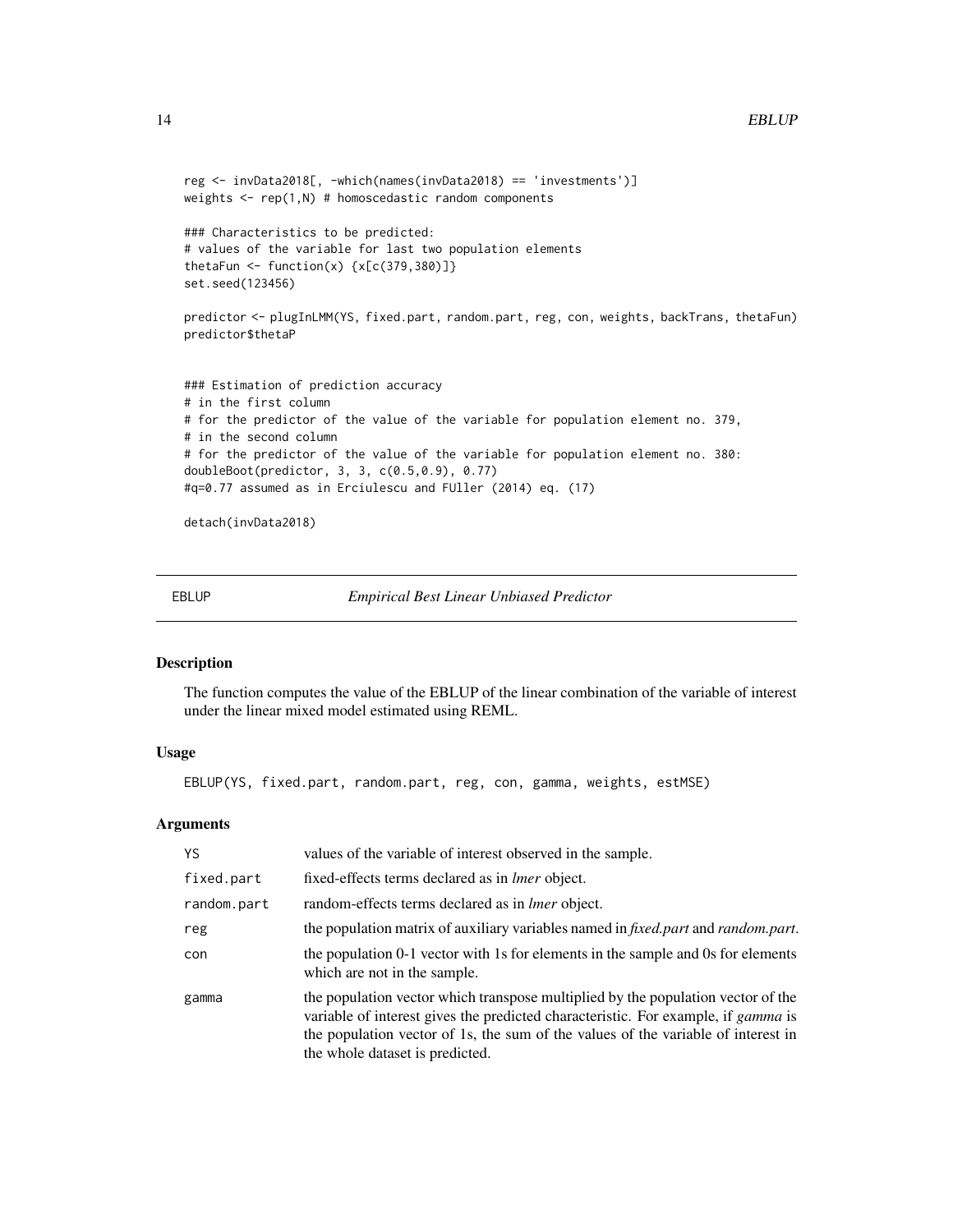#### $EBLUP$  15

# Details

The function computes the value of the EBLUP of the linear combination of the variable of interest based on the formula (21) in Zadlo (2017) (see Remark 5.1 in the paper for further explanations). Predicted values for unsampled population elements in subsets for which random effects are not observed in the sample are computed based only on fixed effects. The naive MSE estimator of the EBLUP, which is the sum of two components given by equations (31) and (32) in Zadlo (2017) p. 8094, where unknown parameters are replaced by their REML estimates, is also computed. The naive MSE estimator ignores the variability of EBLUP resulting from the estimation of variance components.

#### Value

The function returns a list with the following objects:

| fixed.part  | the fixed part of the formula of model.                                                                                                                           |
|-------------|-------------------------------------------------------------------------------------------------------------------------------------------------------------------|
| random.part | the random part of the formula of model.                                                                                                                          |
| thetaP      | the value of the predictor.                                                                                                                                       |
| beta        | the estimated vector of fixed effects.                                                                                                                            |
| Xbeta       | the product of two matrices: the population model matrix of auxiliary variables<br>X and the estimated vector of fixed effects.                                   |
| sigma2R     | the estimated variance parameter of the distribution of random components.                                                                                        |
| R           | the estimated covariance matrix of random components for sampled elements.                                                                                        |
| G           | the estimated covariance matrix of random effects.                                                                                                                |
| model       | the formula of the model (as in <i>lmer</i> object).                                                                                                              |
| mEst        | <i>lmer</i> object with the estimated model.                                                                                                                      |
| YS          | the sample vector of the variable of interest.                                                                                                                    |
| reg         | the population matrix of auxiliary variables named in fixed.part and random.part.                                                                                 |
| con         | the population 0-1 vector with 1s for elements in the sample and 0s for elements<br>which are not in the sample.                                                  |
| regS        | the sample matrix of auxiliary variables named in <i>fixed.part</i> and <i>random.part.</i>                                                                       |
| regR        | the matrix of auxiliary variables named in <i>fixed.part</i> and <i>random.part</i> for popu-<br>lation elements which are not observed in the sample.            |
| gamma       | the population vector which transpose multiplied by the population vector of the<br>variable of interest gives the predicted characteristic.                      |
| gammaS      | the subvector of <i>gamma</i> for sampled elements.                                                                                                               |
| gammaR      | the subvector of <i>gamma</i> for population elements which are not observed in the<br>sample.                                                                    |
| weights     | the population vector of weights, defined as in <i>lmer</i> object, allowing to include<br>the heteroscedasticity of random components in the mixed linear model. |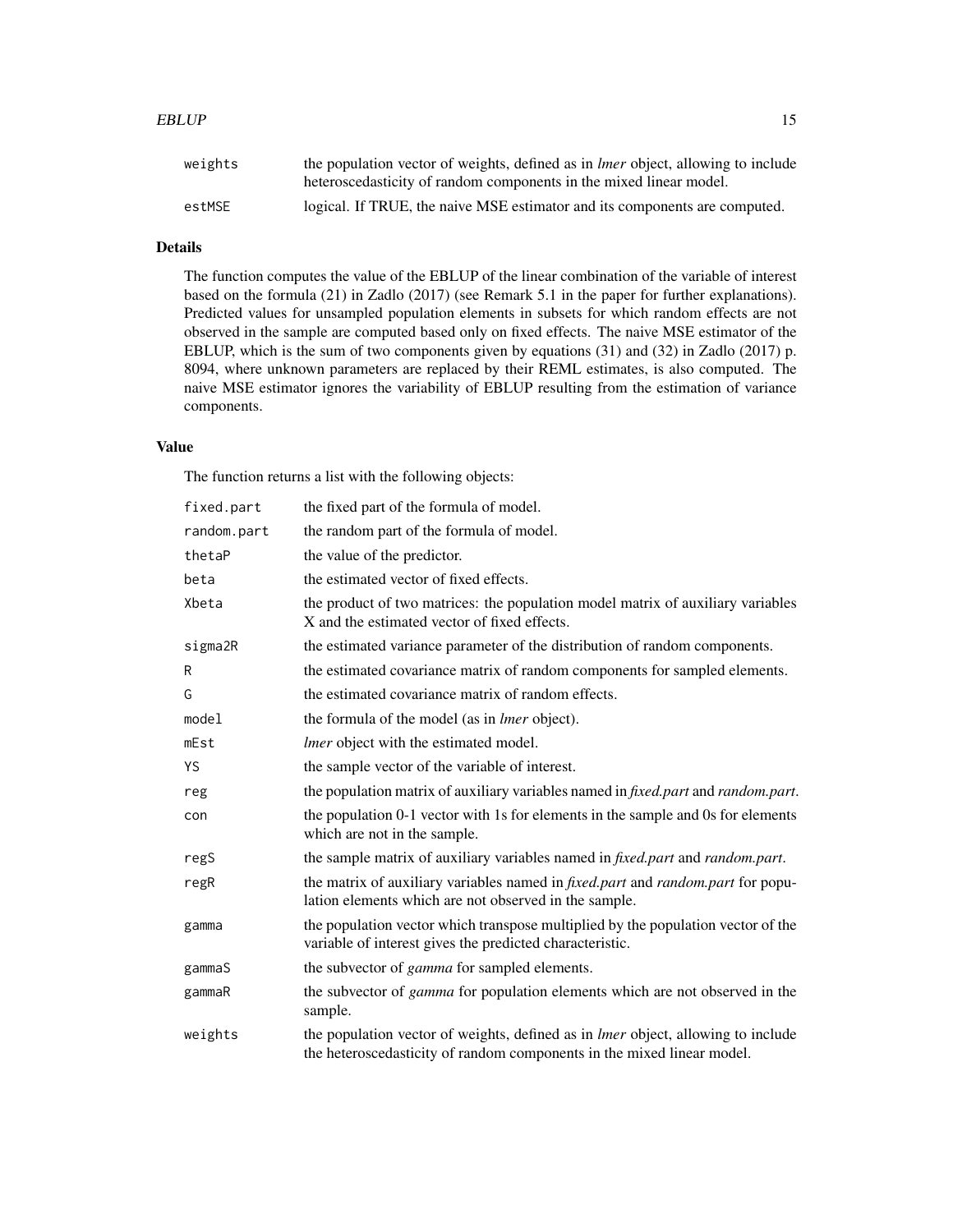| Z                  | the population model matrix of auxiliary variables associated with random ef-<br>fects.                                                                                                                           |
|--------------------|-------------------------------------------------------------------------------------------------------------------------------------------------------------------------------------------------------------------|
| <b>ZBlockNames</b> | labels of blocks of random effects in Z matrix.                                                                                                                                                                   |
| X                  | the population model matrix of auxiliary variables associated with fixed effects.                                                                                                                                 |
| <b>ZS</b>          | the submatrix of Z matrix where the number of rows equals the number of sam-<br>pled elements and the number of columns equals the number of estimated ran-<br>dom effects.                                       |
| XR.                | the submatrix of X matrix (with the same number of columns) for population<br>elements which are not observed in the sample.                                                                                      |
| ZR                 | the submatrix of Z matrix where the number of rows equals the number of popu-<br>lation elements which are not observed in the sample and the number of columns<br>equals the number of estimated random effects. |
| eS                 | the sample vector of estimated random components.                                                                                                                                                                 |
| vS                 | the estimated vector of random effects.                                                                                                                                                                           |
| g1                 | the first component of the naive MSE estimator (computed if $estMSE = TRUE$ ).                                                                                                                                    |
| g2                 | the second component of the naive MSE estimator (computed if $estMSE =$<br>TRUE).                                                                                                                                 |
| neMSE              | the naive MSE estimator (computed if $estMSE = TRUE$ ).                                                                                                                                                           |

# Author(s)

Alicja Wolny-Dominiak, Tomasz Zadlo

# References

1. Henderson, C.R. (1950) Estimation of Genetic Parameters (Abstract). Annals of Mathematical Statistics 21, 309-310.

2. Royall, R.M. (1976) The Linear Least Squares Prediction Approach to Two-Stage Sampling. Journal of the American Statistical Association 71, 657-473.

3. Zadlo, T. (2017) On prediction of population and subpopulation characteristics for future periods, Communications in Statistics - Simulation and Computation 461(10), 8086-8104.

# Examples

```
library(lme4)
library(Matrix)
```
### Prediction of the subpopulation mean based on the cross-sectional data

```
data(invData)
# data from one period are considered:
invData2018 <- invData[invData$year == 2018,]
attach(invData2018)
```
N <- nrow(invData2018) # population size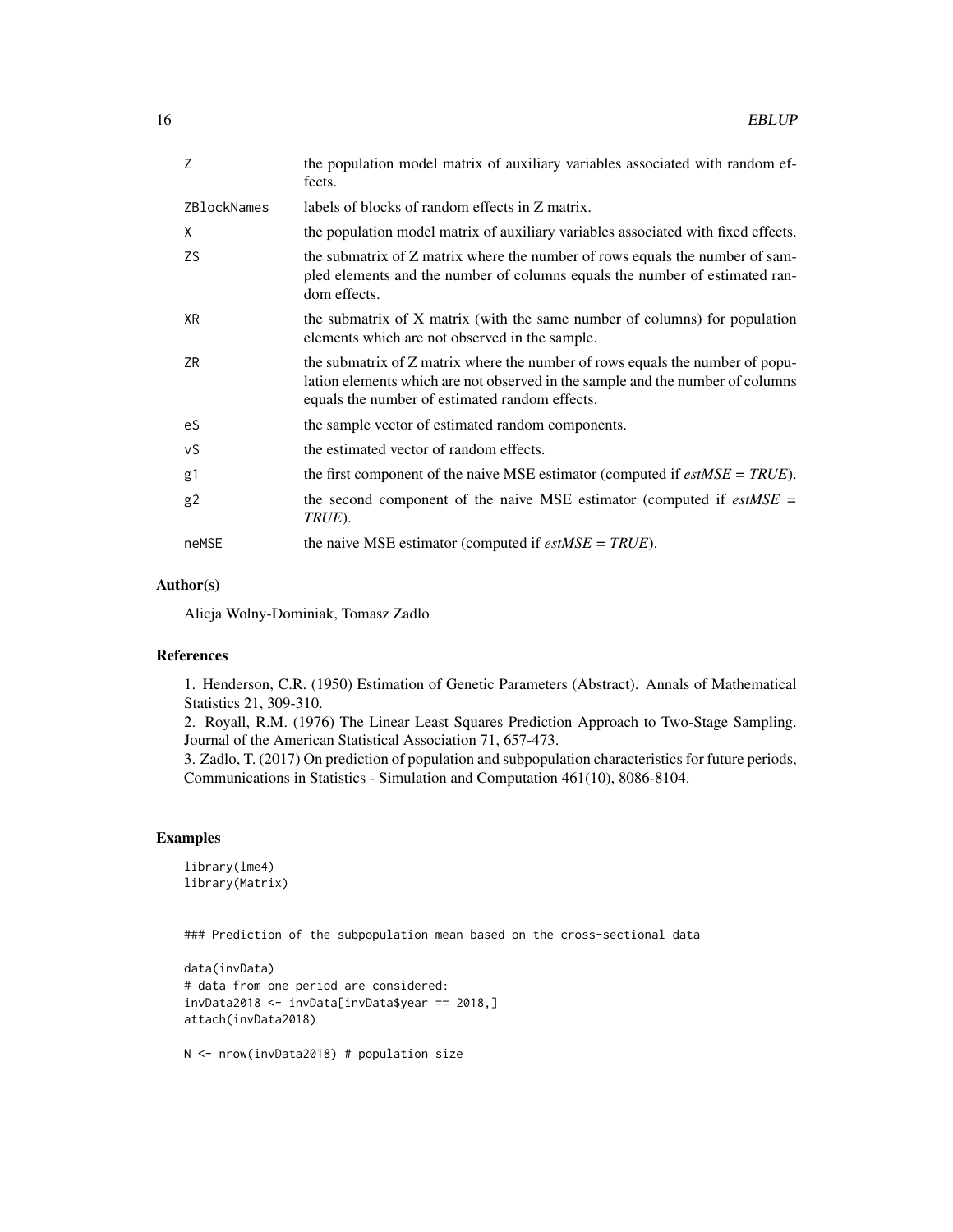#### EBLUP 17

```
n <- 100 # sample size
# subpopulation of interest: NUTS4type==2
Nd \le sum(NUTS4type == 2) # subpopulation size
set.seed(123456)
sampled_elements <- sample(N,n)
con \leq rep(0,N)
con[sampled_elements] <- 1 # elements in the sample
YS <- investments[sampled_elements]
fixed.part <- 'newly_registered'
random.part <- '(1| NUTS2)'
reg = invData2018[, -which(names(invData2018) == 'investments')]
gamma \leq rep(0,N)
gamma[NUTS4type == 2] < -1/Ndweights \leq rep(1,N) # homoscedastic random components
estMSE <- TRUE
# Predicted value of the mean in the following subpopulation: NUTS4type==2
EBLUP(YS, fixed.part, random.part, reg, con, gamma, weights, estMSE)$thetaP
# All results
EBLUP(YS, fixed.part, random.part, reg, con, gamma, weights, estMSE)
detach(invData2018)
##########################################################
### Prediction of the subpopulation total based on the longitudinal data
data(invData)
attach(invData)
N \le nrow(invData[(year == 2013),]) # population size in the first period
n <- 38 # sample size in the first period
# subpopulation and time period of interest: NUTS2 == '02' & year == 2018
# subpopulation size in the period of interest:
Ndt <- sum(NUTS2 == '02' & year == 2018)
set.seed(123456)
sampled_elements_in_2013 <- sample(N,n)
con2013 < - rep(0, N)con2013[sampled_elements_in_2013] <- 1 # elements in the sample in 2013
# balanced panel sample - the same elements in all 6 periods:
con <- rep(con2013,6)
YS <- investments[con == 1]
fixed.part <- 'newly_registered'
random.part <- '(newly_registered | NUTS4)'
reg <- invData[, -which(names(invData) == 'investments')]
```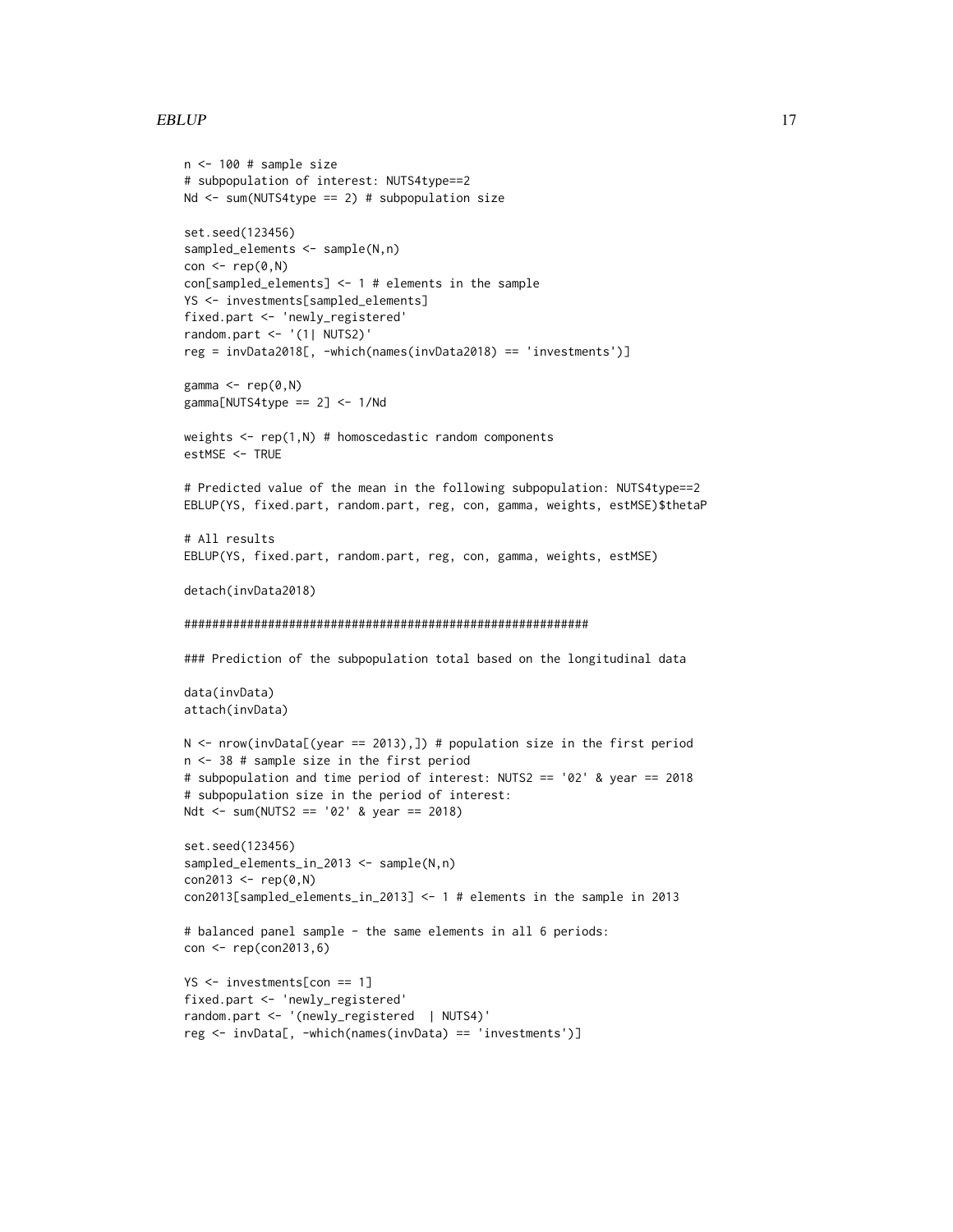```
gamma <- rep(0,nrow(invData))
gamma[NUTS2 == '02' & year == 2018] <- 1
weights <- rep(1,nrow(invData)) # homoscedastic random components
estMSE <- TRUE
# Predicted value of the total
# in the following subpopulation: NUTS4type == 2
# in the following time period: year == 2018
EBLUP(YS, fixed.part, random.part, reg, con, gamma, weights, estMSE)$thetaP
# All results
EBLUP(YS, fixed.part, random.part, reg, con, gamma, weights, estMSE)
detach(invData)
```
ebpLMMne *Empirical Best Predictor based on the nested error linear mixed model*

# Description

The function computes the value of the EBP under the nested error linear mixed model estimated using REML assumed for possibly transformed variable of interest.

# Usage

```
ebpLMMne(YS, fixed.part, division, reg, con, backTrans, thetaFun, L)
```
## Arguments

| YS         | values of the variable of interest (already transformed if necessary) observed in<br>the sample and used in the model as the dependent variable.            |  |
|------------|-------------------------------------------------------------------------------------------------------------------------------------------------------------|--|
| fixed.part | fixed-effects terms declared as in <i>lmer</i> object.                                                                                                      |  |
| division   | the variable dividing the population dataset into subsets (the nested error linear<br>mixed model with 'division'-specific random components is estimated). |  |
| reg        | the population matrix of auxiliary variables named in <i>fixed.part</i> and <i>division</i> .                                                               |  |
| con        | the population 0-1 vector with 1s for elements in the sample and 0s for elements<br>which are not in the sample.                                            |  |
| backTrans  | back-transformation function of the variable of interest (e.g. if YS is log-tranformed,<br>then backTrans $\leq$ - function(x) $\exp(x)$ ).                 |  |
| thetaFun   | the predictor function (e.g. mean or sd)                                                                                                                    |  |
| L          | the number of iterations used to compute the value of the predictor.                                                                                        |  |

#### Details

The function computes the value of the EBP based on the algorithm described in Molina and Rao (2010) in Section 4.

<span id="page-17-0"></span>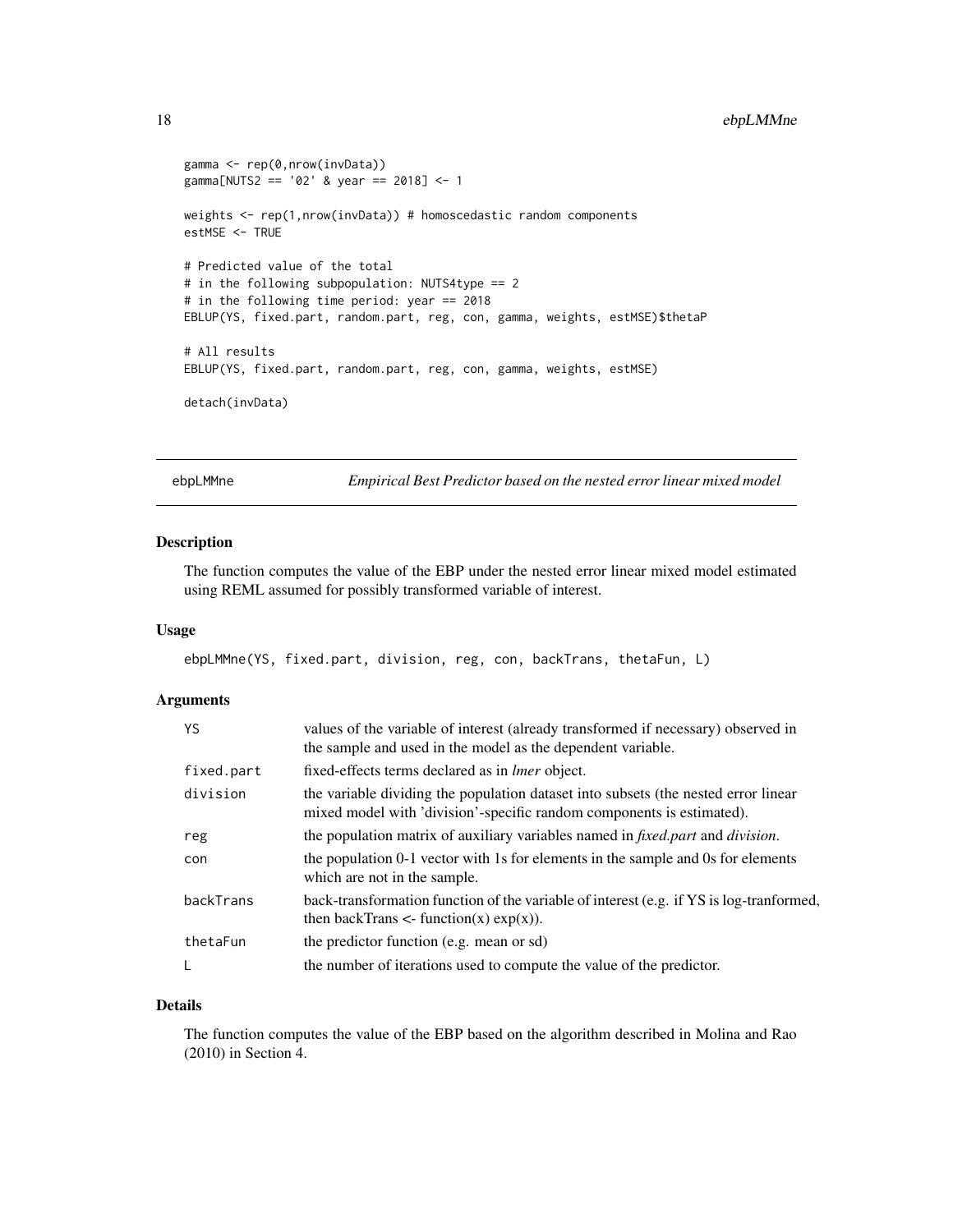# ebpLMMne 19

# Value

The function returns a list with the following objects:

| thetaP      | the value/s of the predictor (more than one value is computed if in thetaFun<br>more than one population characteristic is defined).                                                   |  |
|-------------|----------------------------------------------------------------------------------------------------------------------------------------------------------------------------------------|--|
| fixed.part  | the fixed part of the formula of model.                                                                                                                                                |  |
| random.part | the random part of the formula of model.                                                                                                                                               |  |
| division    | the variable dividing the population dataset into subsets (the nested error linear<br>mixed model with 'division'-specific random components is estimated).                            |  |
| thetaFun    | the function of the population values of the variable of interest (on the original<br>scale) which defines at least one population or subpopulation characteristic to<br>be predicted. |  |
| backTrans   | back-transformation function of the variable of interest (e.g. if YS is log-tranformed,<br>then backTrans $\lt$ - function(x) $\exp(x)$ .                                              |  |
| L           | the number of iterations used to compute the value of the predictor.                                                                                                                   |  |
| beta        | the estimated vector of fixed effects.                                                                                                                                                 |  |
| Xbeta       | the product of two matrices: the population model matrix of auxiliary variables<br>X and the estimated vector of fixed effects.                                                        |  |
| sigma2R     | the estimated variance parameter of the distribution of random components.                                                                                                             |  |
| R           | the estimated covariance matrix of random components for sampled elements.                                                                                                             |  |
| G           | the estimated covariance matrix of random effects.                                                                                                                                     |  |
| model       | the formula of the model (as in <i>lmer</i> object).                                                                                                                                   |  |
| mEst        | <i>lmer</i> object with the estimated model.                                                                                                                                           |  |
| YS          | values of the variable of interest (already transformed if necessary) observed in<br>the sample and used in the model as the dependent variable.                                       |  |
| reg         | the population matrix of auxiliary variables named in fixed.part and random.part.                                                                                                      |  |
| con         | the population 0-1 vector with 1s for elements in the sample and 0s for elements<br>which are not in the sample.                                                                       |  |
| regS        | the sample matrix of auxiliary variables named in <i>fixed.part</i> and <i>random.part.</i>                                                                                            |  |
| regR        | the matrix of auxiliary variables named in <i>fixed.part</i> and <i>random.part</i> for un-<br>sampled population elements.                                                            |  |
| weights     | the population vector of weigts, defined as in <i>lmer</i> object, allowing to include<br>the heteroscedasticity of random components in the mixed linear model.                       |  |
| Ζ           | the population model matrix of auxiliary variables associated with random ef-<br>fects.                                                                                                |  |
| ZBlockNames | labels of blocks of random effects in Z matrix.                                                                                                                                        |  |
| Χ           | the population model matrix of auxiliary variables associated with fixed effects.                                                                                                      |  |
| ZS          | the submatrix of Z matrix where the number of rows equals the number of sam-<br>pled elements and the number of columns equals the number of estimated ran-<br>dom effects.            |  |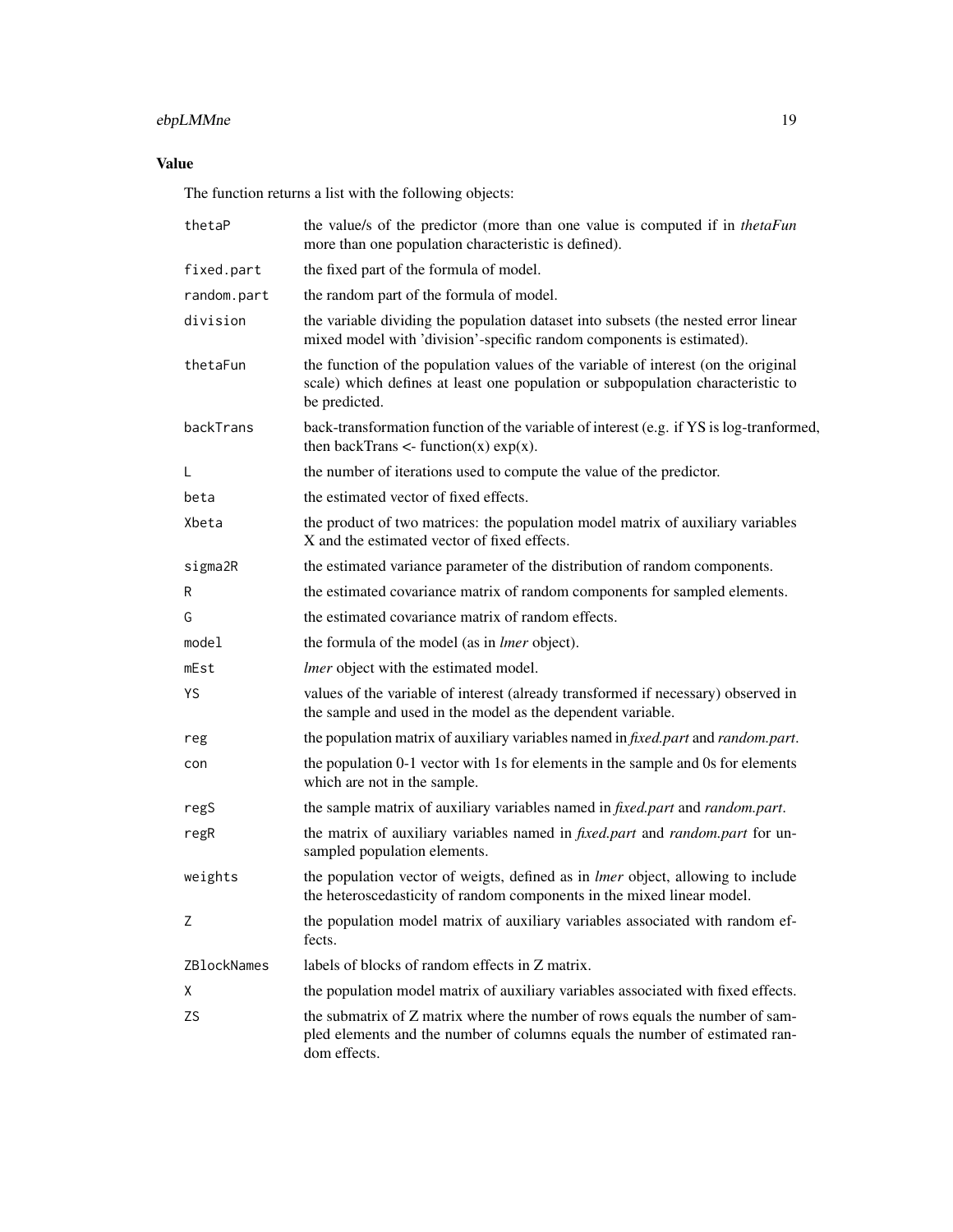| XR  | the submatrix of X matrix (with the same number of columns) for unsampled<br>population elements.                                                                                      |
|-----|----------------------------------------------------------------------------------------------------------------------------------------------------------------------------------------|
| ZR  | the submatrix of Z matrix where the number of rows equals the number of un-<br>sampled population elements and the number of columns equals the number of<br>estimated random effects. |
| eS. | the sample vector of estimated random components.                                                                                                                                      |
| νS  | the estimated vector of random effects.                                                                                                                                                |

# Author(s)

Alicja Wolny-Dominiak, Tomasz Zadlo

#### References

1. Chwila, A., Zadlo, T. (2019) On properties of empirical best predictors. Communications in Statistics ? Simulation and Computation, available online: https://doi.org/10.1080/03610918.2019.1649422 2. Molina, I., Rao, J.N.K. (2010) Small area estimation of poverty indicators. Canadian Journal of Statistics 38(3), 369-385.

3. Zadlo, T. (2017). On prediction of population and subpopulation characteristics for future periods, Communications in Statistics - Simulation and Computation 461(10) 8086-8104.

```
library(lme4)
library(Matrix)
### Prediction of the subpopulation median
### and the subpopulation standard deviation
### based on the cross-sectional data
data(invData)
# data from one period are considered:
invData2018 <- invData[invData$year == 2018,]
attach(invData2018)
N <- nrow(invData2018) # population size
n <- 100 # sample size
set.seed(123456)
sampled_elements <- sample(N,n)
con < rep(0,N)con[sampled_elements] <- 1 # elements in the sample
YS <- log(investments[sampled_elements]) # log-transformed values
backTrans \leq function(x) exp(x) # back-transformation of the variable of interest
fixed.part <- 'log(newly_registered)'
division <- 'NUTS2' # NUTS2-specific random effects are taken into account
reg <- invData2018[, -which(names(invData2018) == 'investments')]
```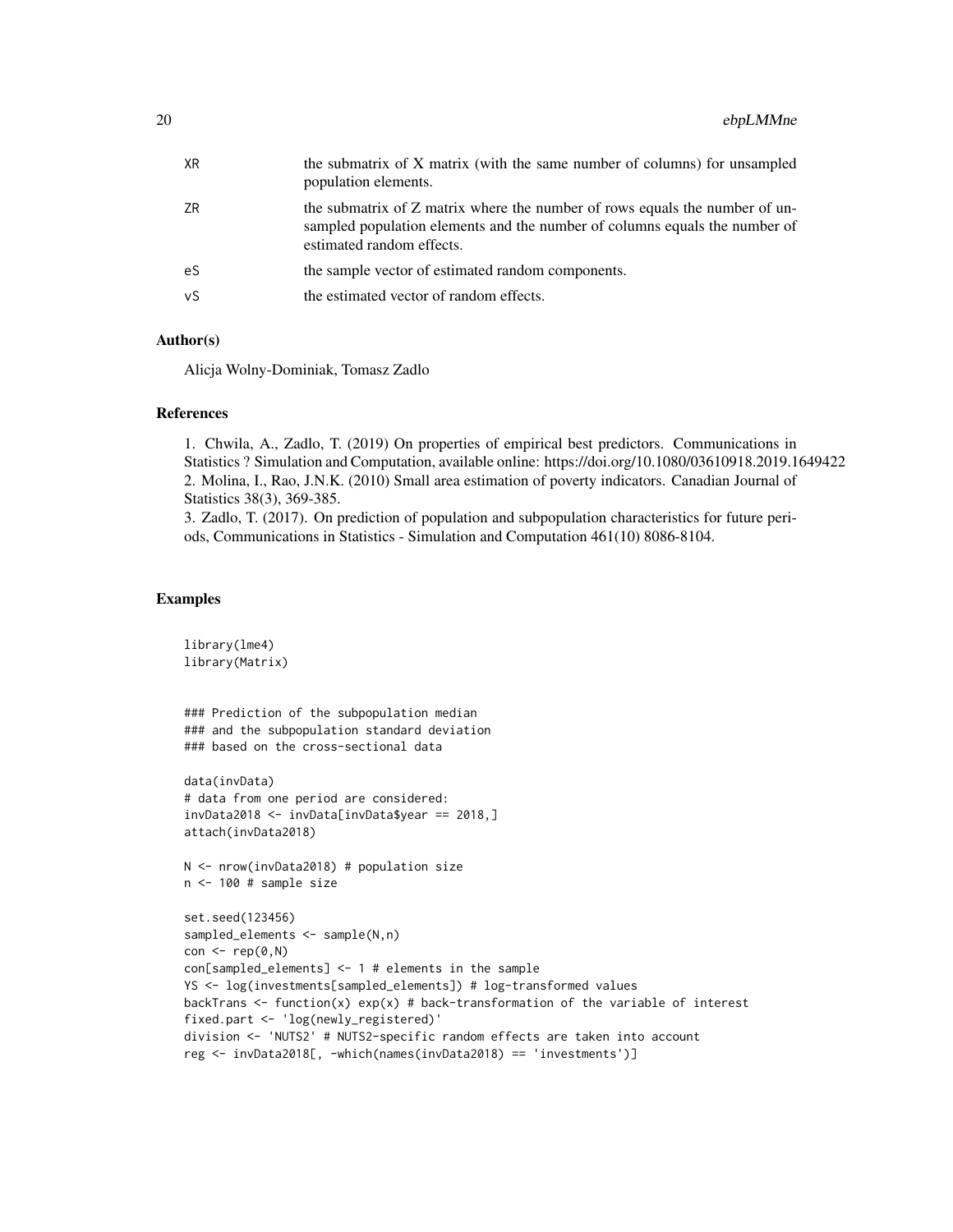```
# Characteristics to be predicted - the median and the standard deviation
# in the subpopulation of interest: NUTS4type==2
thetaFun <- function(x) {c(median(x[NUTS4type == 2]), sd(x[NUTS4type == 2]))}
L \le -5# Predicted values of the median and the standard deviation
# in the following subpopulation: NUTS4type==2
ebpLMMne(YS, fixed.part, division, reg, con, backTrans, thetaFun, L)$thetaP
# All results
ebpLMMne(YS, fixed.part, division, reg, con, backTrans, thetaFun, L)
detach(invData2018)
##########################################################
### Prediction of the subpopulation quartiles based on longitudinal data
data(invData)
attach(invData)
N <- nrow(invData[(year == 2013),]) # population size in the first period
n <- 38 # sample size in the first period
set.seed(123456)
sampled_elements_in_2013 <- sample(N,n)
con2013 < - rep(0, N)con2013[sampled_elements_in_2013] <- 1 # elements in the sample in 2013
# balanced panel sample - the same elements in all 6 periods:
con <- rep(con2013,6)
YS <- log(investments[con == 1]) # log-transformed values
backTrans \le function(x) exp(x) # back-transformation of the variable of interest
fixed.part <- 'log(newly_registered)'
division <- 'NUTS4' # NUTS4-specific random effects are taken into account
reg <- invData[, -which(names(invData) == 'investments')]
thetaFun <- function(x) {quantile(x[NUTS2 == '02' & year == 2018], probs = c(0.25, 0.5, 0.75))}
L < -5# Predicted values of quartiles
# in the following subpopulation: NUTS4type==2
# in the following time period: year==2018
ebpLMMne(YS, fixed.part, division, reg, con, backTrans, thetaFun, L)$thetaP
# All results
ebpLMMne(YS, fixed.part, division, reg, con, backTrans, thetaFun, L)
```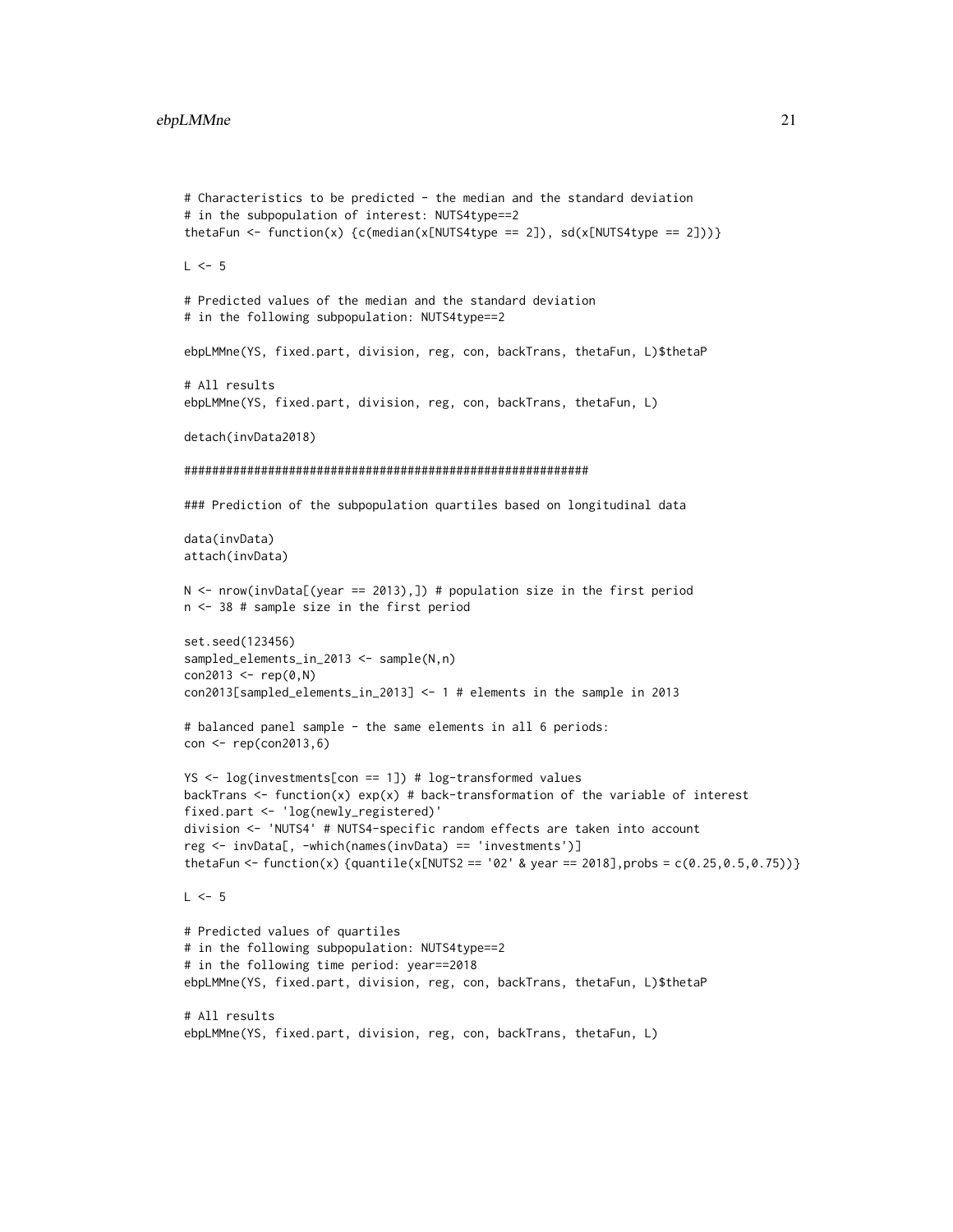# <span id="page-21-0"></span>detach(invData)

EmpCM *Empirical covariance matrix of predicted random effects*

# Description

A list of empirical covariance matrices of predicted random effects, where the length of the list equals the number of grouping variables used to define random effects as described in Carpenter, Goldstein and Rasbash (2003) in Section 3.2 and in Thai et al. (2013) in Section 2.3.3.

#### Usage

EmpCM(model)

#### Arguments

model *lmer* object.

# Value

a list of empirical covariance matrices of predicted random effects.

#### Author(s)

Tomasz Zadlo

# References

1. Carpenter, J.R., Goldstein, H. and Rasbash, J. (2003), A novel bootstrap procedure for assessing the relationship between class size and achievement. Journal of the Royal Statistical Society: Series C (Applied Statistics), 52, 431-443.

2. Thai, H.-T., Mentre, F., Holford, N.H., Veyrat-Follet, C. and Comets, E. (2013), A comparison of bootstrap approaches for estimating uncertainty of parameters in linear mixed-effects models. Pharmaceutical Statistics, 12, 129-140.

```
library(lme4)
data(invData)
attach(invData)
model <- lmer(investments ~ newly_registered + ((1|NUTS2) +
((newly_registered - 1)|NUTS2) + ((newly_registered)|NUTS4)))
EmpCM(model)
detach(invData)
```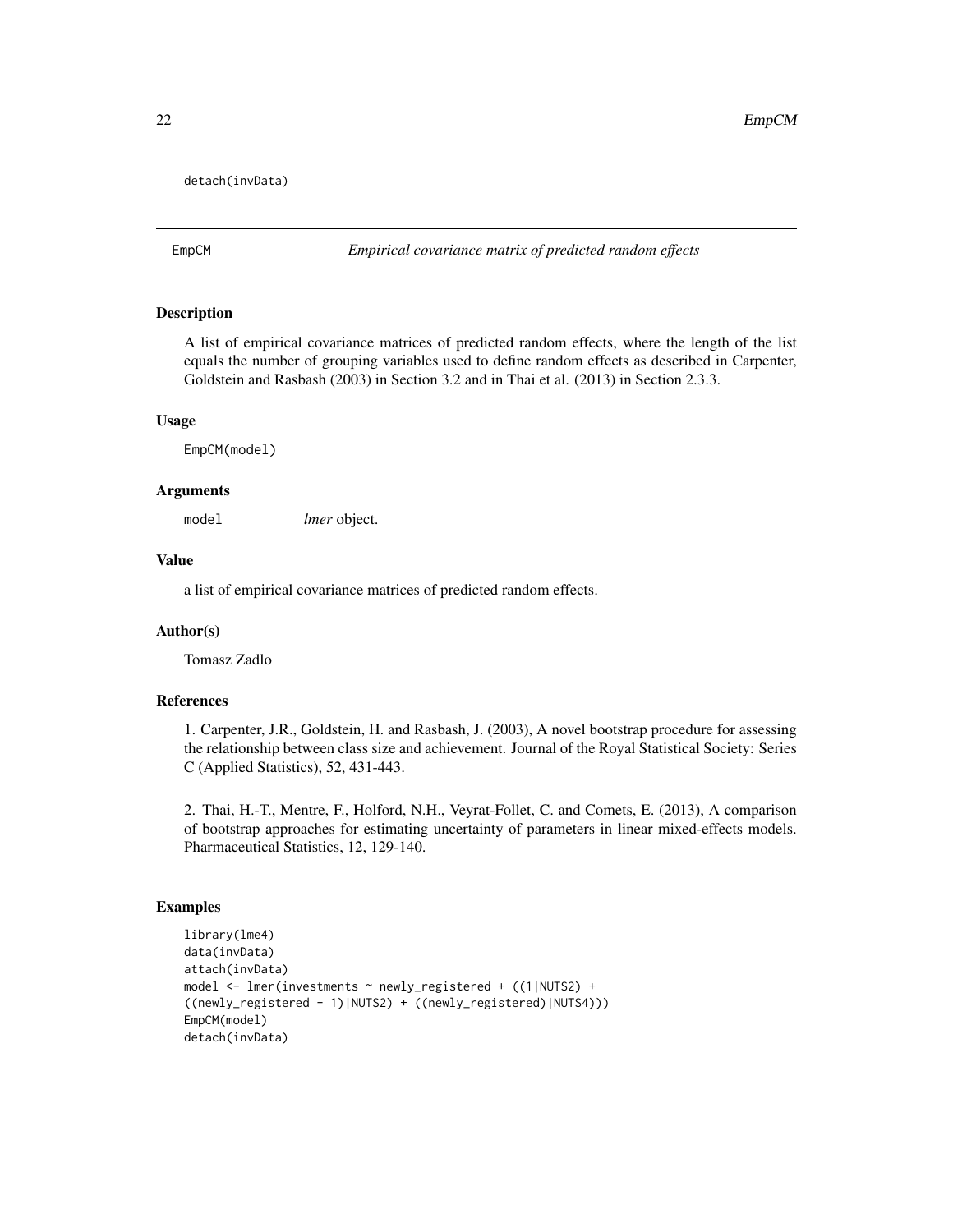<span id="page-22-0"></span>

# Description

A list of estimated covariance matrices of predicted random effects, where the length of the list equals the number of grouping variables used to define random effects as described in Carpenter, Goldstein and Rasbash (2003) in Section 3.2 and in Thai et al. (2013) in Section 2.3.3.

#### Usage

EstCM(model)

#### Arguments

model *lmer* object.

# Value

a list of estimated covariance matrices of predicted random effects.

#### Author(s)

Alicja Wolny-Dominiak, Tomasz Zadlo

#### References

1. Carpenter, J.R., Goldstein, H. and Rasbash, J. (2003), A novel bootstrap procedure for assessing the relationship between class size and achievement. Journal of the Royal Statistical Society: Series C (Applied Statistics), 52, 431-443.

2. Thai, H.-T., Mentre, F., Holford, N.H., Veyrat-Follet, C. and Comets, E. (2013), A comparison of bootstrap approaches for estimating uncertainty of parameters in linear mixed-effects models. Pharmaceutical Statistics, 12, 129-140.

```
library(lme4)
data(invData)
attach(invData)
model <- lmer(investments ~ newly_registered + ((1|NUTS2) +
((newly_registered - 1)|NUTS2) + ((newly_registered)|NUTS4)))
EstCM(model)
detach(invData)
```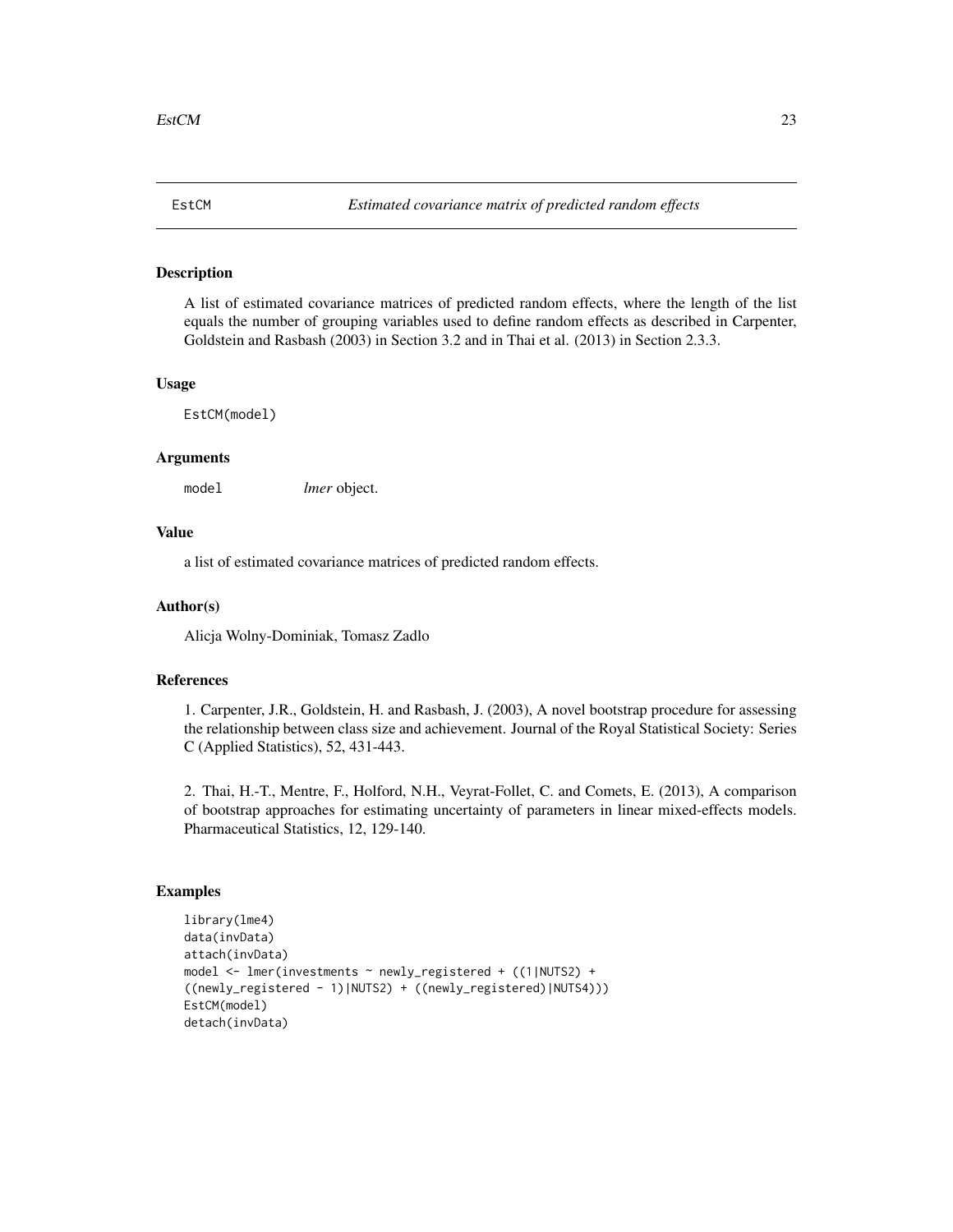<span id="page-23-0"></span>

# Description

A data frame with 2280 observations on 6 variables presented below.

#### Arguments

| year                                                                                                                                                                                                                                  | year                                                                                                                                                                                                                                                                                                                                                                     |  |
|---------------------------------------------------------------------------------------------------------------------------------------------------------------------------------------------------------------------------------------|--------------------------------------------------------------------------------------------------------------------------------------------------------------------------------------------------------------------------------------------------------------------------------------------------------------------------------------------------------------------------|--|
| NUTS4                                                                                                                                                                                                                                 | NUTS 4 code (powiats)                                                                                                                                                                                                                                                                                                                                                    |  |
| NUTS <sub>2</sub>                                                                                                                                                                                                                     | NUTS 2 code (voivodships)                                                                                                                                                                                                                                                                                                                                                |  |
| NUTS4type                                                                                                                                                                                                                             | type of NUTS $4(1 - 1)$ and counties, $2 - 1$ city counties/cities with powiat status)                                                                                                                                                                                                                                                                                   |  |
| investments                                                                                                                                                                                                                           | investment outlays in millions PLN, in current prices; data concern Polish eco-<br>nomic entities, including independent health care facilities and cultural institu-<br>tions with legal personalities in which the number of employed persons exceeds<br>9 (source of data: Annual survey of the economic activity of enterprises con-<br>ducted by Statistics Poland) |  |
| $\blacksquare$ , and the set of the set of the set of the set of the set of the set of the set of the set of the set of the set of the set of the set of the set of the set of the set of the set of the set of the set of the set of |                                                                                                                                                                                                                                                                                                                                                                          |  |

newly\_registered

newly registered entities of the national economy recorded in the REGON register (in thousands)

# Source

Statistics Poland, https://bdl.stat.gov.pl/eng

# Examples

```
data(invData)
hist(invData$newly_registered[invData$year==2018])
boxplot(invData$investments~invData$year)
boxplot(invData$investments[invData$year==2018]~invData$NUTS2[invData$year==2018])
boxplot(invData$investments[invData$year==2018]~invData$NUTS4type[invData$year==2018])
```
modifyDataset *Modification of the values of the variables in the dataset*

# Description

The function modifies the values of the declared variables used in the random part of the model if they are not unique. Unique values of the variables are required to build correct Z matrix for unsampled population elements.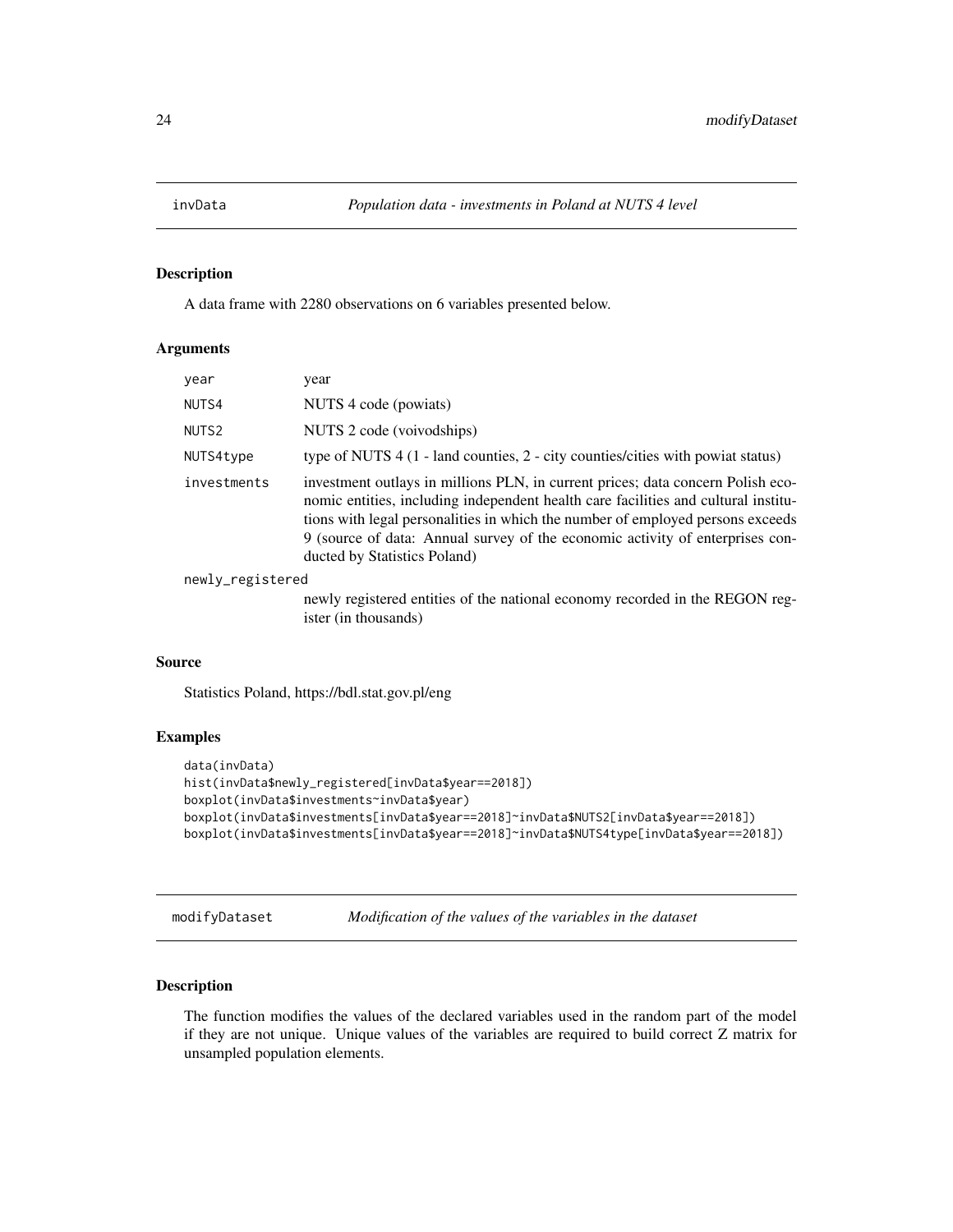# <span id="page-24-0"></span>normCholTest 25

# Usage

modifyDataset(data, names)

#### Arguments

| data  | the population dataset.                                                    |
|-------|----------------------------------------------------------------------------|
| names | the vector of names of the dataset columns which values should be modified |
|       | (names of the variables used to define the random part of the model).      |

# Value

The dataset with modified values of the declared variables.

#### Author(s)

Tomasz Zadlo

# Examples

```
data(realestData)
# some values of "NUTS2" and "NUTS4type" are the same - we will modify them:
modifyDataset(realestData, c("NUTS2", "NUTS4type"))
```
normCholTest *Test of normality of the dependent variable*

# Description

The function conducts a test of normality of the depenedent variable based on residuals transformed using Cholesky decomposition of the inverse of the estimated variance-covariance matrix of the variable.

#### Usage

```
normCholTest(model, normTest)
```
# Arguments

| model    | lmer object.                                                                                                                                                                       |
|----------|------------------------------------------------------------------------------------------------------------------------------------------------------------------------------------|
| normTest | function which implements a normality test e.g. shapiro.test (takes a vector of<br>the values of the variable as an argument and conducts a test of normality of the<br>variable). |

# Value

testResults output of the normTest function chosen by the user.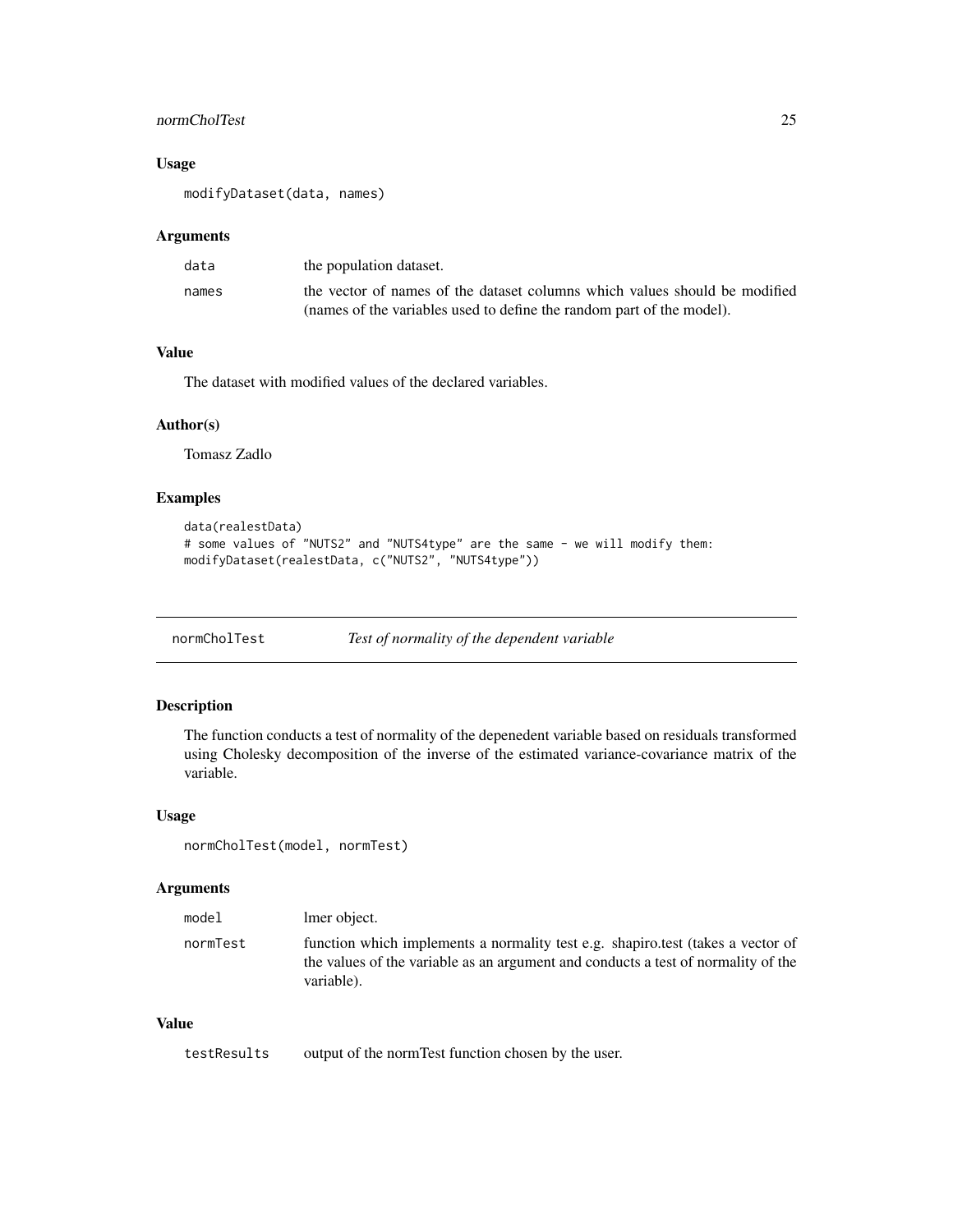# Author(s)

Tomasz Zadlo

# Examples

```
library(lme4)
mod <- lmer(Reaction ~ Days + (Days | Subject), sleepstudy)
normCholTest(mod, shapiro.test)
```
plugInLMM *PLUG-IN predictor based on the linear mixed model*

# Description

The function computes the value of the plug-in predictor under the linear mixed model estimated using REML assumed for possibly transformed variable of interest.

# Usage

plugInLMM(YS, fixed.part, random.part, reg, con, weights, backTrans, thetaFun)

## Arguments

| YS.         | values of the variable of interest (already transformed if necessary) observed in<br>the sample and used in the model as the dependent variable.                  |  |
|-------------|-------------------------------------------------------------------------------------------------------------------------------------------------------------------|--|
| fixed.part  | fixed-effects terms declared as in <i>lmer</i> object.                                                                                                            |  |
| random.part | random-effects terms declared as in <i>lmer</i> object.                                                                                                           |  |
| reg         | the population matrix of auxiliary variables named in <i>fixed.part</i> and <i>random.part.</i>                                                                   |  |
| con         | the population 0-1 vector with 1s for elements in the sample and 0s for elements<br>which are not in the sample.                                                  |  |
| weights     | the population vector of weights, defined as in <i>lmer</i> object, allowing to include<br>the heteroscedasticity of random components in the mixed linear model. |  |
| backTrans   | back-transformation function of the variable of interest (e.g. if YS is log-tranformed,<br>then backTrans $\leq$ - function(x) $\exp(x)$ ).                       |  |
| thetaFun    | the predictor function (e.g. mean or sd)                                                                                                                          |  |

#### Details

The function computes the value of the plug-in estimator in two steps as presented by Chwila and Zadlo (2019) p. 20. Firstly, we build the population vector consisting of real values of the variable of interest for sampled elements and (possibly back-transformed) fitted values of the variable of interest based on the estimated model. Secondly, the value/s of *thetaFun* based on the population vector built in the first step is/are computed. Predicted values for unsampled population elements in subsets for which random effects are not observed in the sample are computed based only on fixed effects.

<span id="page-25-0"></span>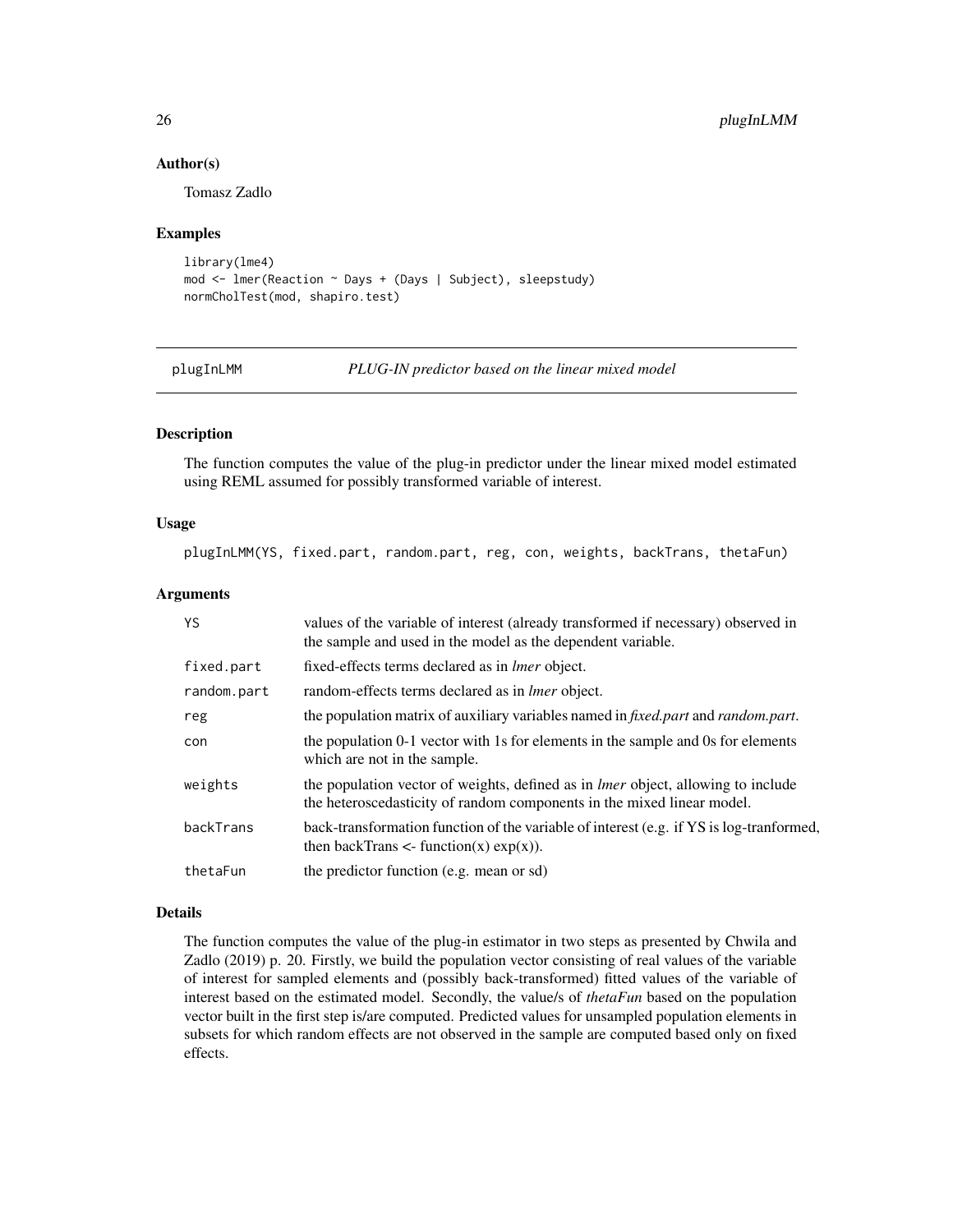# plugInLMM 27

# Value

The function returns a list with the following objects:

| thetaP      | the value/s of the predictor (more than one value is computed if in thetaFun<br>more than one population characteristic is defined).                                                                  |  |
|-------------|-------------------------------------------------------------------------------------------------------------------------------------------------------------------------------------------------------|--|
| fixed.part  | the fixed part of the formula of model.                                                                                                                                                               |  |
| random.part | the random part of the formula of model.                                                                                                                                                              |  |
| thetaFun    | the function of the population values of the variable of interest (on the original<br>scale) which defines at least one population or subpopulation characteristic to<br>be predicted.                |  |
| backTrans   | back-transformation function of the variable of interest (e.g. if YS used in the<br>model is log-tranformed, then backTrans $\lt$ - function(x) $\exp(x)$ ).                                          |  |
| YP          | predicted values of the variable of interest for unsampled elements (without<br>back-tranformation).                                                                                                  |  |
| YbackTrans  | population vector of the values of the variable of interest on the orignal scale<br>for sampled elements and back-transformed predicted values of the variable of<br>interest for unsampled elements. |  |
| YPbackTrans | back-transformed predicted values of the variable of interest for unsampled ele-<br>ments.                                                                                                            |  |
| beta        | the estimated vector of fixed effects.                                                                                                                                                                |  |
| Xbeta       | the product of two matrices: the population model matrix of auxiliary variables<br>X and the estimated vector of fixed effects.                                                                       |  |
| sigma2R     | the estimated variance parameter of the distribution of random components.                                                                                                                            |  |
| R           | the estimated covariance matrix of random components for sampled elements.                                                                                                                            |  |
| G           | the estimated covariance matrix of random effects.                                                                                                                                                    |  |
| model       | the formula of the model (as in <i>lmer</i> object).                                                                                                                                                  |  |
| mEst        | <i>lmer</i> object with the estimated model.                                                                                                                                                          |  |
| YS          | values of the variable of interest (already transformed if necessary) observed in<br>the sample and used in the model as the dependent variable.                                                      |  |
| reg         | the population matrix of auxiliary variables named in fixed.part and random.part.                                                                                                                     |  |
| con         | the population 0-1 vector with 1s for elements in the sample and 0s for elements<br>which are not in the sample.                                                                                      |  |
| regS        | the sample matrix of auxiliary variables named in <i>fixed.part</i> and <i>random.part.</i>                                                                                                           |  |
| regR        | the matrix of auxiliary variables named in <i>fixed.part</i> and <i>random.part</i> for un-<br>sampled population elements.                                                                           |  |
| weights     | the population vector of weigts, defined as in <i>lmer</i> object, allowing to include<br>the heteroscedasticity of random components in the mixed linear model.                                      |  |
| Ζ           | the population model matrix of auxiliary variables associated with random ef-<br>fects.                                                                                                               |  |
| ZBlockNames | labels of blocks of random effects in Z matrix.                                                                                                                                                       |  |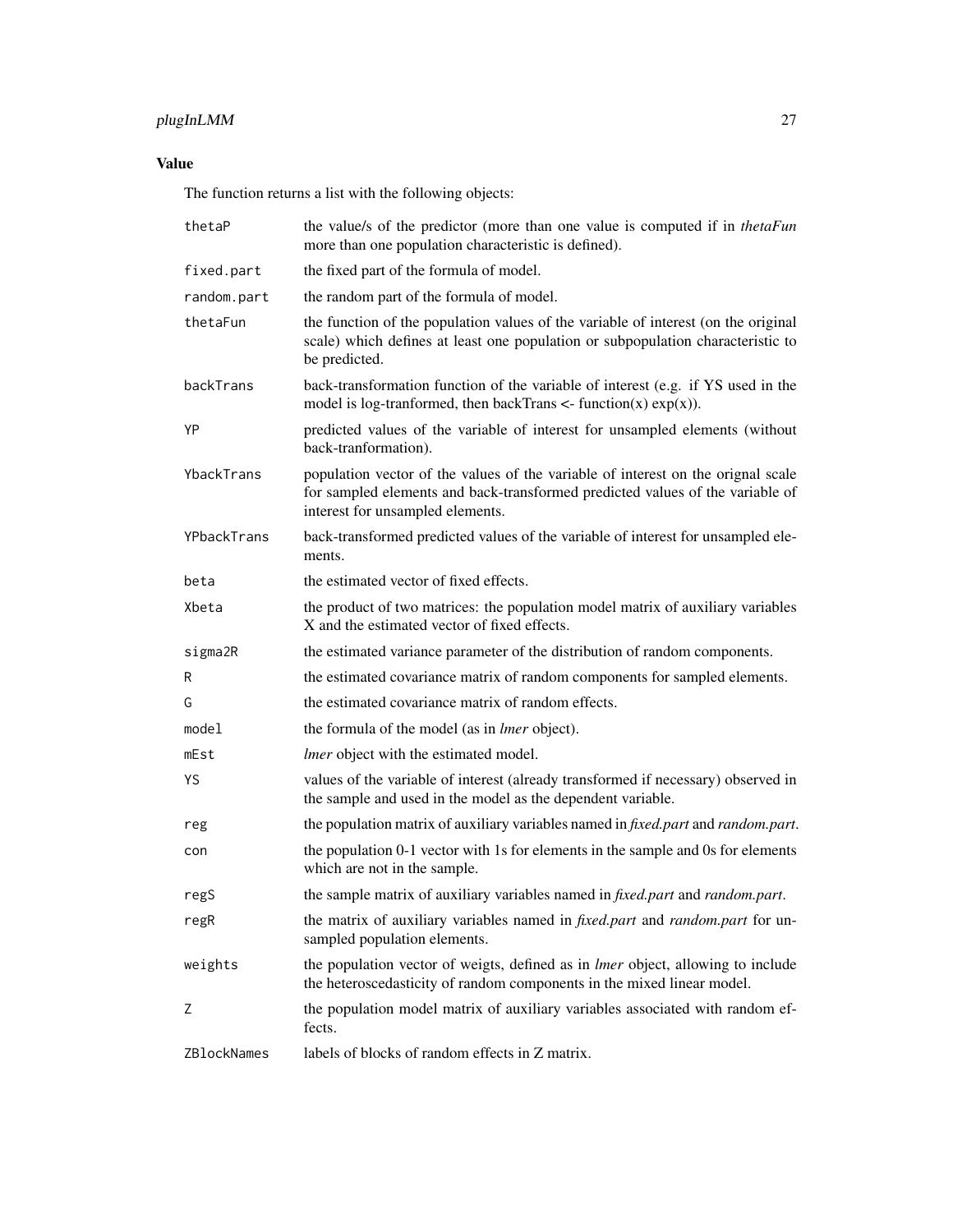| ZS. | the submatrix of Z matrix where the number of rows equals the number of sam-<br>pled elements and the number of columns equals the number of estimated ran-<br>dom effects.            |
|-----|----------------------------------------------------------------------------------------------------------------------------------------------------------------------------------------|
| XR  | the submatrix of X matrix (with the same number of columns) for unsampled<br>population elements.                                                                                      |
| ZR  | the submatrix of Z matrix where the number of rows equals the number of un-<br>sampled population elements and the number of columns equals the number of<br>estimated random effects. |
| eS  | the sample vector of estimated random components.                                                                                                                                      |
| νS  | the estimated vector of random effects.                                                                                                                                                |

# Author(s)

Alicja Wolny-Dominiak, Tomasz Zadlo

# References

Chwila, A., Zadlo, T. (2019) On properties of empirical best predictors. Communications in Statistics - Simulation and Computation, available online: https://doi.org/10.1080/03610918.2019.1649422

# Examples

library(lme4) library(Matrix)

### Prediction of the subpopulation median ### and the subpopulation standard deviation ### based on the cross-sectional data

```
data(invData)
# data from one period are considered:
invData2018 <- invData[invData$year == 2018,]
attach(invData2018)
```

```
N <- nrow(invData2018) # population size
n <- 100 # sample size
```

```
set.seed(123456)
sampled_elements <- sample(N,n)
con \leq rep(0,N)
con[sampled_elements] <- 1 # elements in the sample
YS <- log(investments[sampled_elements]) # log-transformed values
backTrans \le function(x) exp(x) # back-transformation of the variable of interest
fixed.part <- 'log(newly_registered)'
random.part <- '(log(newly_registered) | NUTS2)'
reg <- invData2018[, -which(names(invData2018) == 'investments')]
weights \leq rep(1,N) # homoscedastic random components
```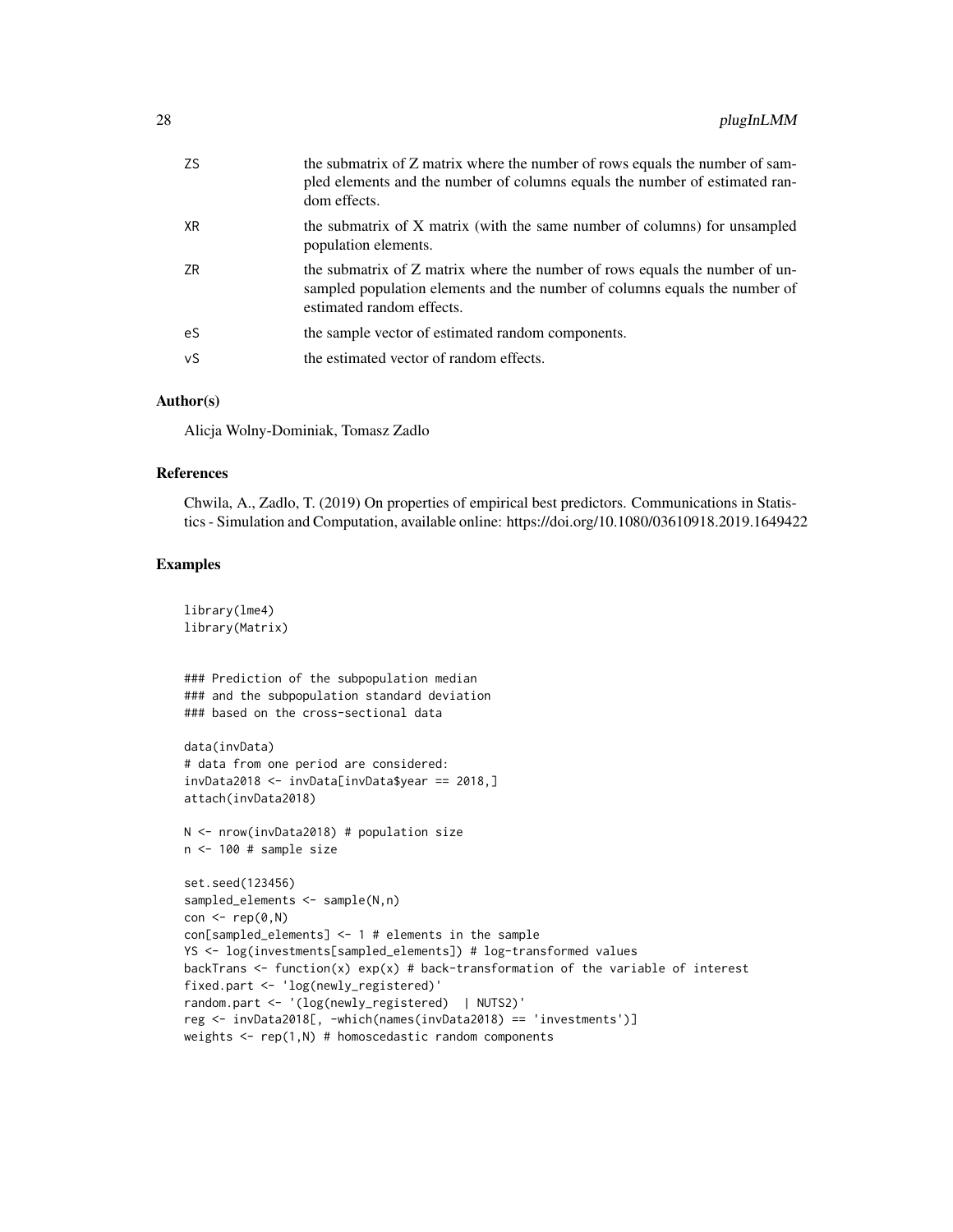# plugInLMM 29

```
# Characteristics to be predicted - the median and the standard deviation
# in following subpopulation: NUTS4type == 2
thetaFun <- function(x) {c(median(x[NUTS4type == 2]), sd(x[NUTS4type == 2]))}
# Predicted values of the median and the standard deviation
# in the following subpopulation: NUTS4type == 2
plugInLMM(YS, fixed.part, random.part, reg, con, weights, backTrans, thetaFun)$thetaP
# All results
plugInLMM(YS, fixed.part, random.part, reg, con, weights, backTrans, thetaFun)
detach(invData2018)
##########################################################
### Prediction of the subpopulation quartiles based on longitudinal data
data(invData)
attach(invData)
N \le - nrow(invData[(year == 2013),]) # population size in the first period
n <- 38 # sample size in the first period
# subpopulation and time period of interest: NUTS2 == '02' & year == 2018
Ndt=sum(NUTS2=='02' & year==2018) # subpopulation size in the period of interest
set.seed(123456)
sampled_elements_in_2013 <- sample(N,n)
con2013 <- rep(0, N)con2013[sampled_elements_in_2013] <- 1 # elements in the sample in 2013
# balanced panel sample - the same elements in all 6 periods:
con <- rep(con2013,6)
YS <- log(investments[con == 1]) # log-transformed values
backTrans \leq function(x) exp(x) # back-transformation of the variable of interest
fixed.part <- 'log(newly_registered)'
random.part <- '(0 + log(newly_registered) | NUTS4)'
reg <- invData[, -which(names(invData) == 'investments')]
weights <- rep(1,nrow(invData)) # homoscedastic random components
# Characteristics to be predicted - quartiles in 2018
# in the following subpopulation: NUTS4type == 2
thetaFun <- function(x) {quantile(x[NUTS2 == '02' & year == 2018], probs = c(0.25, 0.5, 0.75)}
# Predicted values of quartiles
# in the following subpopulation: NUTS4type == 2
# in the following time period: year == 2018
plugInLMM(YS, fixed.part, random.part, reg, con, weights, backTrans, thetaFun)$thetaP
# All results
plugInLMM(YS, fixed.part, random.part, reg, con, weights, backTrans, thetaFun)
```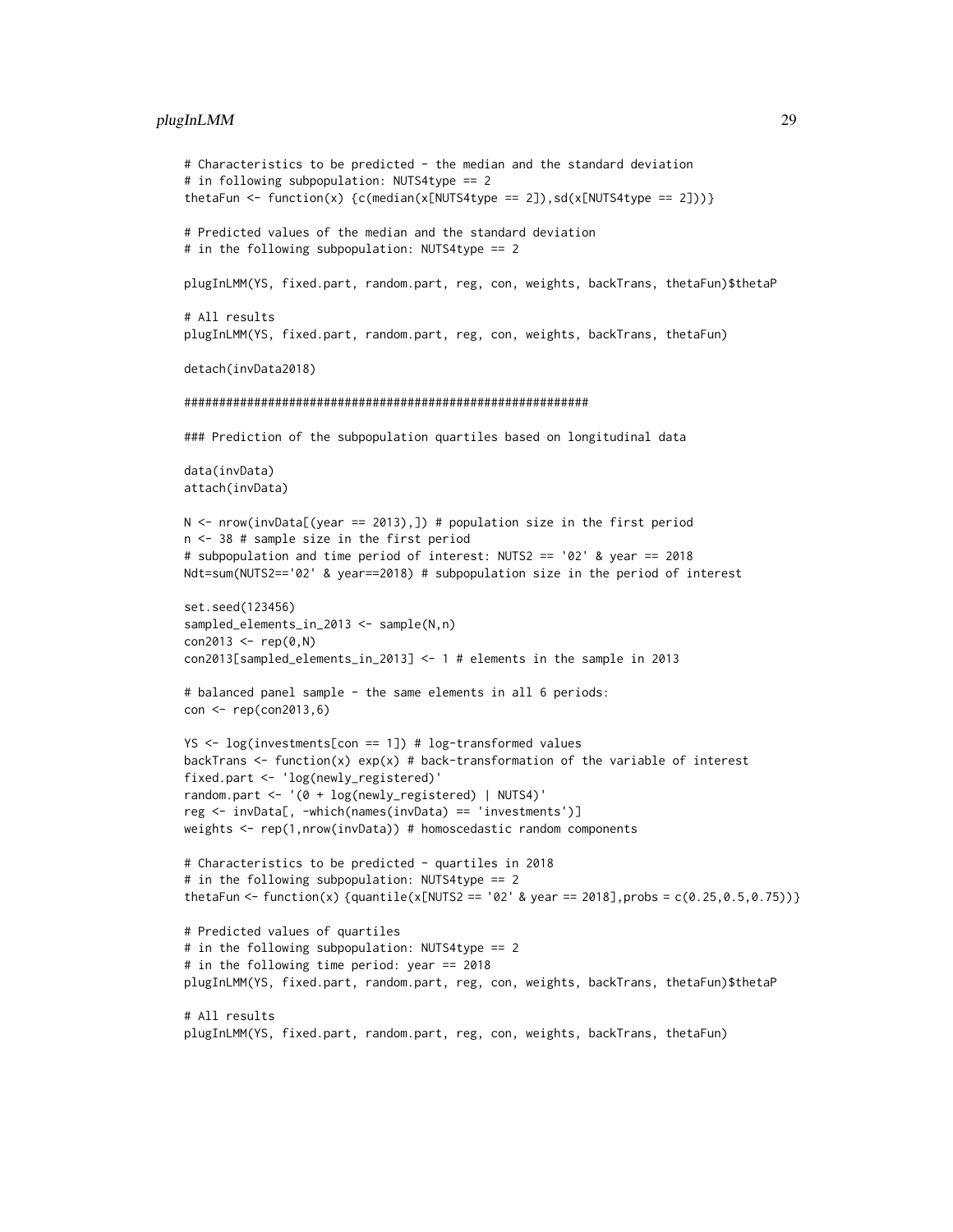<span id="page-29-0"></span>detach(invData)

print.EBLUP *print the value of EBLUP predictor*

# Description

Print the value of EBLUP predictor.

# Usage

## S3 method for class 'EBLUP'  $print(x, \ldots)$ 

# Arguments

|   | the object of class 'EBLUP' |
|---|-----------------------------|
| . | not used                    |

# Author(s)

Alicja Wolny-Dominiak

print.ebpLMMne *print the value of ebpLMMne predictor*

# Description

Print the value of ebpLMMne predictor.

# Usage

## S3 method for class 'ebpLMMne'  $print(x, \ldots)$ 

# Arguments

|          | the object of class 'ebpLMMne' |
|----------|--------------------------------|
| $\cdots$ | not used                       |

# Author(s)

Alicja Wolny-Dominiak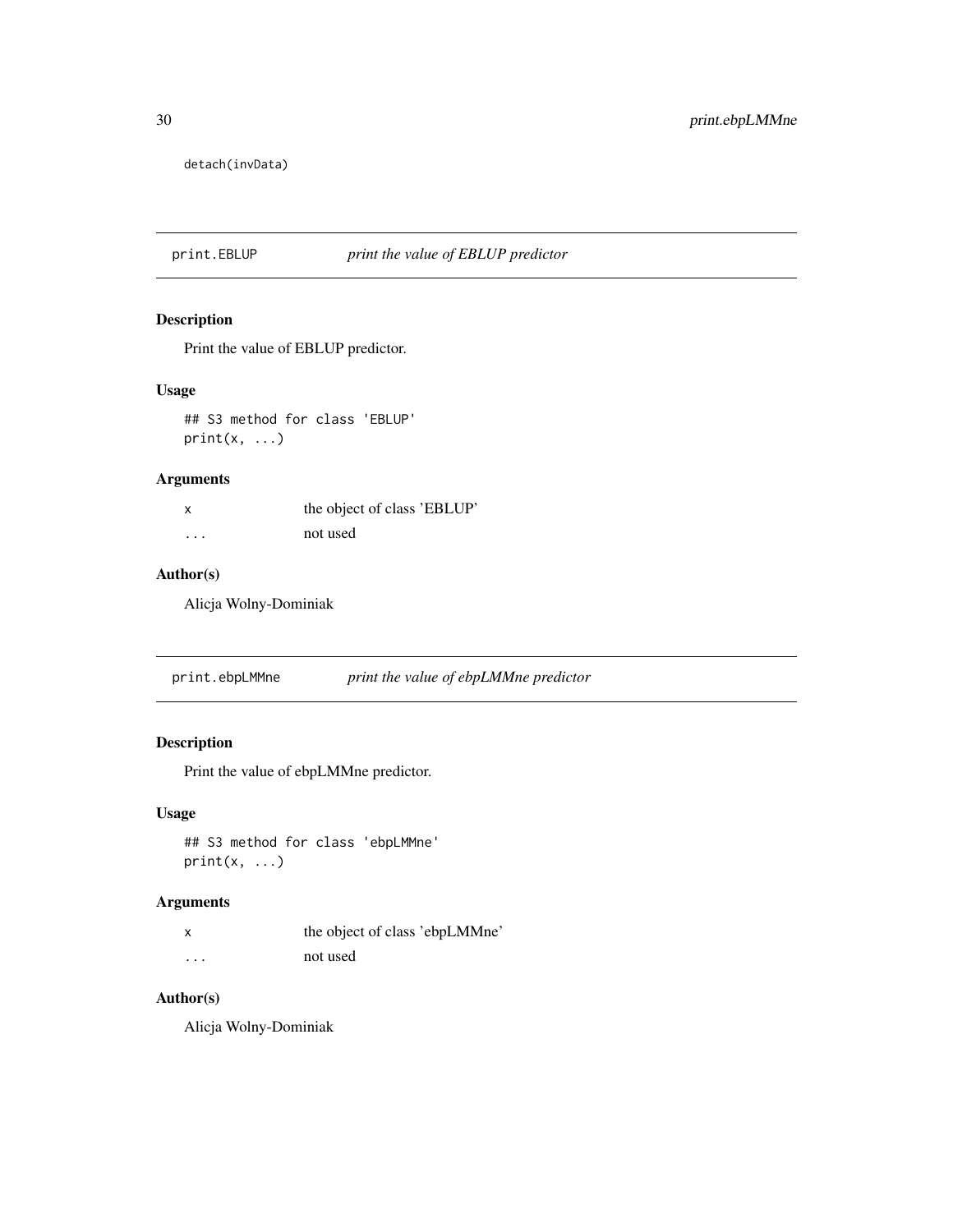<span id="page-30-0"></span>print.plugInLMM *print the value of plugInLMM predictor*

# Description

Print the value of plugInLMM predictor.

# Usage

```
## S3 method for class 'plugInLMM'
print(x, \ldots)
```
# Arguments

| X        | the object of class 'plugInLMM' |  |
|----------|---------------------------------|--|
| $\cdots$ | not used                        |  |

# Author(s)

Alicja Wolny-Dominiak

| realestData | Population data - real estate in Poland at NUTS 4 level |
|-------------|---------------------------------------------------------|
|-------------|---------------------------------------------------------|

# Description

A data frame with 1504 observations on the following 7 variables (NUTS 4 units with masked values of the variables due to Statistical confidentiality has been removed).

# Arguments

| year              | year                                                                                                    |
|-------------------|---------------------------------------------------------------------------------------------------------|
| NUTS4             | NUTS 4 code (powiats)                                                                                   |
| NUTS <sub>2</sub> | NUTS 2 code (voivodships)                                                                               |
| NUTS4type         | type of NUTS $4(1 - \text{land countries}, 2 - \text{city countries/cities with powiat status})$        |
| premises          | number of residential premises sold in market transactions (in thousands)                               |
| area              | usable floor area of residential premises sold in market transactions (in millions<br>of square meters) |
| price             | sum of prices of residential premises sold (in billions of Polish zloty)                                |

# Source

Statitics Poland, https://bdl.stat.gov.pl/eng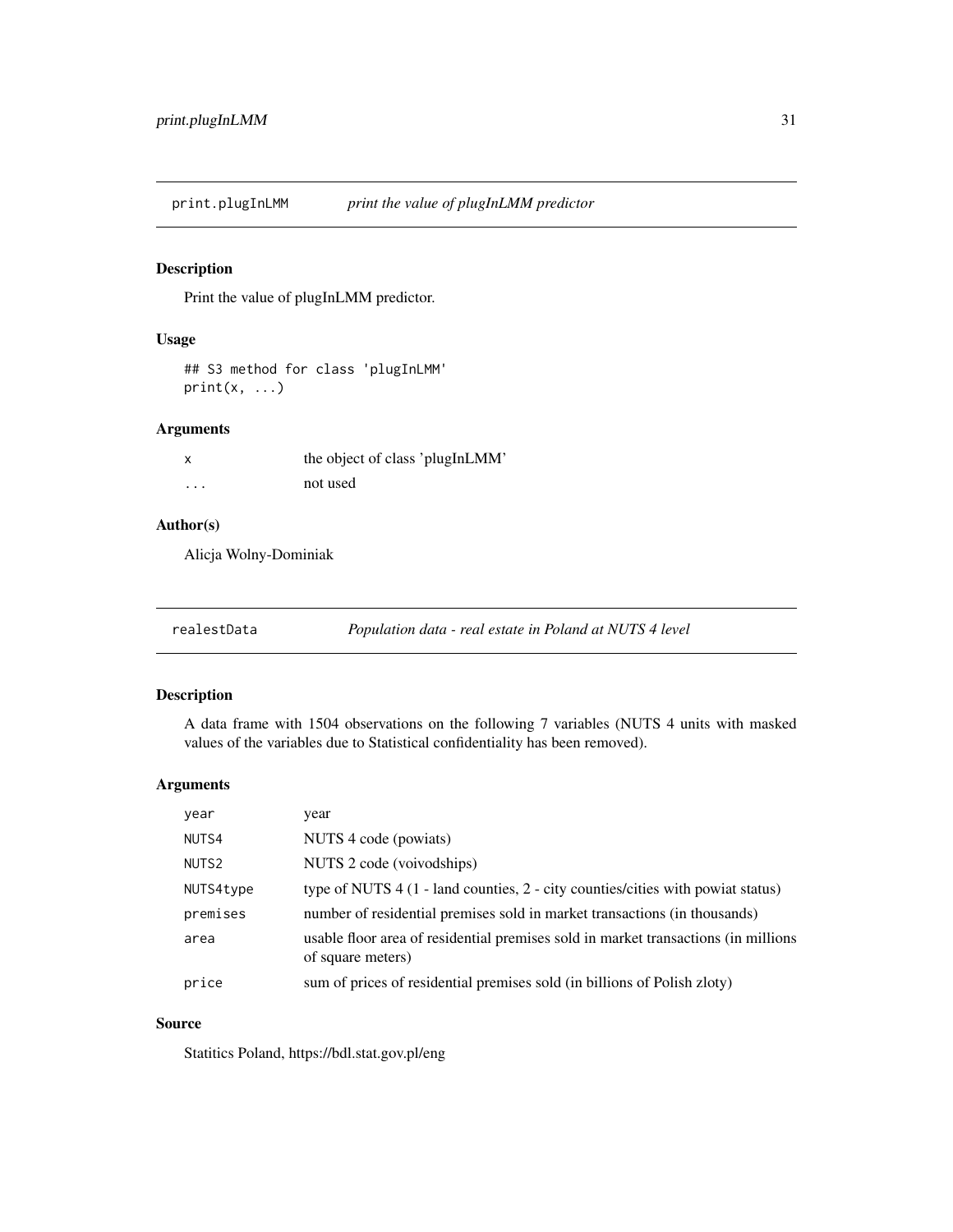# Examples

```
data(realestData)
hist(realestData$price[realestData$year==2018])
boxplot(realestData$price~realestData$year)
boxplot(realestData$price[realestData$year==2018]~realestData$NUTS2[realestData$year==2018])
boxplot(realestData$price[realestData$year==2018]~realestData$NUTS4type[realestData$year==2018])
library(lme4)
attach(realestData)
N \le - nrow(realestData[(year == 2015),]) # population size in the first period
n <- 75 # sample size in the first period
set.seed(123456)
sampled_elements_in_2015 <- sample(N,n)
con2015 < - rep(0, N)con2015[sampled_elements_in_2015] <- 1
sampled_elements_in_2016 <- sample(N,n)
con2016 < - rep(0,N)
con2016[sampled_elements_in_2016] <- 1
sampled_elements_in_2017 <- sample(N,n)
con2017 < - rep(0, N)con2017[sampled_elements_in_2017] <- 1
sampled_elements_in_2018 <- sample(N,n)
con2018 < - rep(0, N)con2018[sampled_elements_in_2018] <- 1
con=as.logical(con2015, con2016, con2017, con2018)
model1 <- lmer(price ~ premises + area + (1|NUTS2)+(0+premises|NUTS2) +
(1|NUTS4type)+(0+area|NUTS4type), subset=con)
AIC(model1)
model2 <- lmer(price ~ premises + area + (0+premises|NUTS2) + (0+area|NUTS4type), subset = con)
AIC(model2)
```
Bootstrap sample of predicted random effects

#### **Description**

The function draws at random a simple random sample with replacement from predicted random effects, where the sample size is equal the number of random effects in the whole population.

#### Usage

```
srswrRe(listRanef, reg)
```
<span id="page-31-0"></span>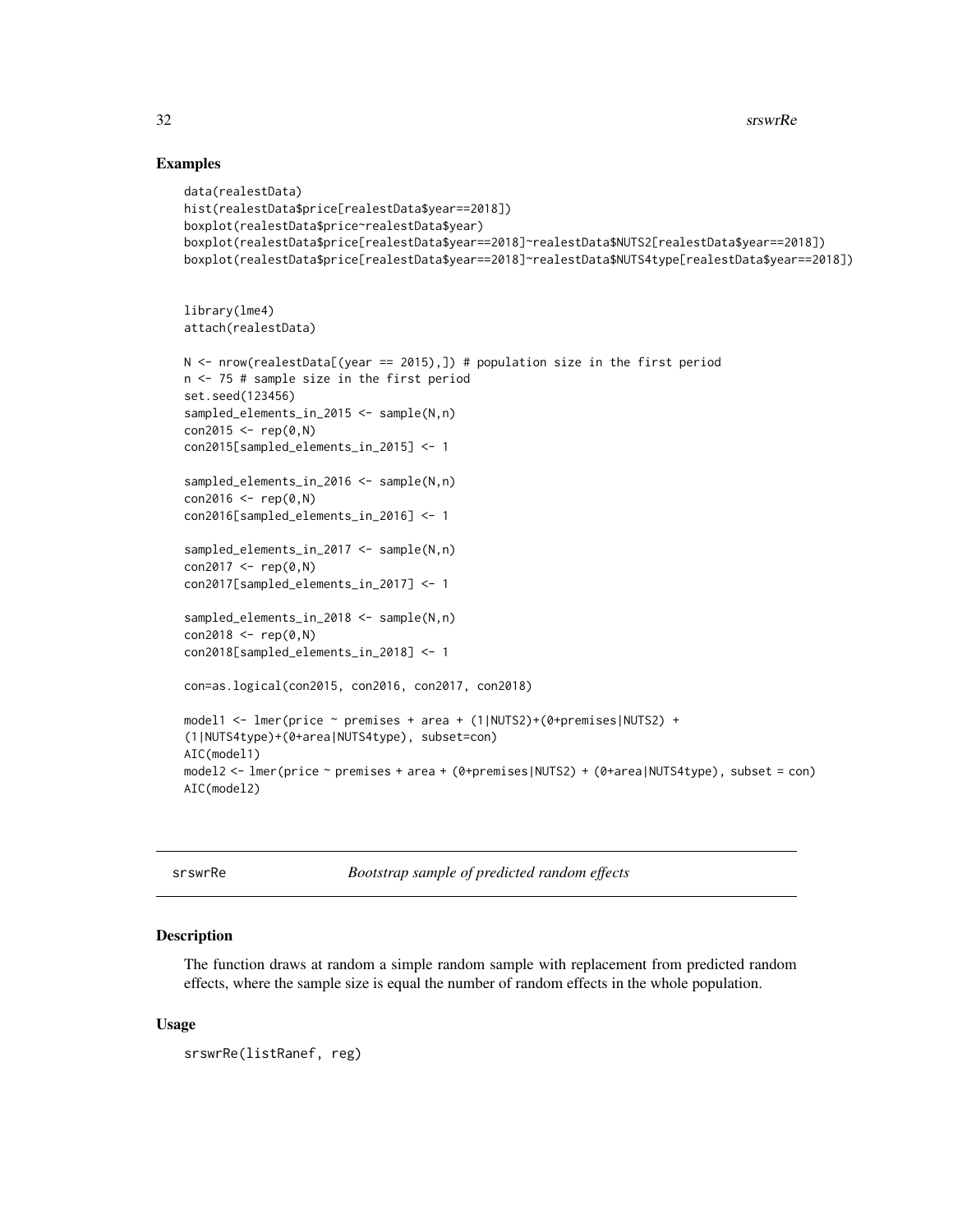#### $s$ rswrRe  $33$

#### Arguments

| listRanef | <i>ranef(model)</i> object where <i>model</i> is an <i>lmer</i> object.           |
|-----------|-----------------------------------------------------------------------------------|
| reg       | the population matrix of auxiliary variables named in fixed.part and random.part. |

#### Value

| tablsrswrRe     | a vector of a simple random sample with replacement from predicted random<br>effects, where the sample size is equal the number of random effects in the<br>whole population.                                                                                                                                                                                                                                                                                                                                                                                                                                                                                                       |
|-----------------|-------------------------------------------------------------------------------------------------------------------------------------------------------------------------------------------------------------------------------------------------------------------------------------------------------------------------------------------------------------------------------------------------------------------------------------------------------------------------------------------------------------------------------------------------------------------------------------------------------------------------------------------------------------------------------------|
| <i>lsrswrRe</i> | a list of length equal the number of grouping variables taken into account in<br>the random part of the model. Each list consists of 4 sublists: \$raneftotal - a<br>vector of a simple random sample with replacement from all predicted random<br>effects under the cosidered grouping variable, \$ranefiname - a name of the group-<br>ing variable, \$k - the number of random effects under the considered grouping<br>variable, \$df - a data frame of predicted random effects under the considered<br>grouping variable, \$dfsamp - a data frame of a simple random sample with re-<br>placement from predicted random effects under the considered grouping vari-<br>able. |

### Author(s)

Alicja Wolny-Dominiak, Tomasz Zadlo

# References

1. Carpenter, J.R., Goldstein, H. and Rasbash, J. (2003), A novel bootstrap procedure for assessing the relationship between class size and achievement. Journal of the Royal Statistical Society: Series C (Applied Statistics), 52, 431-443.

2. Chambers, R. and Chandra, H. (2013) A Random Effect Block Bootstrap for Clustered Data, Journal of Computational and Graphical Statistics, 22(2), 452-470.

3. Thai, H.-T., Mentre, F., Holford, N.H., Veyrat-Follet, C. and Comets, E. (2013), A comparison of bootstrap approaches for estimating uncertainty of parameters in linear mixed-effects models. Pharmaceutical Statistics, 12, 129-140.

```
library(lme4)
data(invData)
# data from one period are considered:
invData2018 <- invData[invData$year == 2018,]
attach(invData2018)
N <- nrow(invData2018) # population size
n <- 100 # sample size
```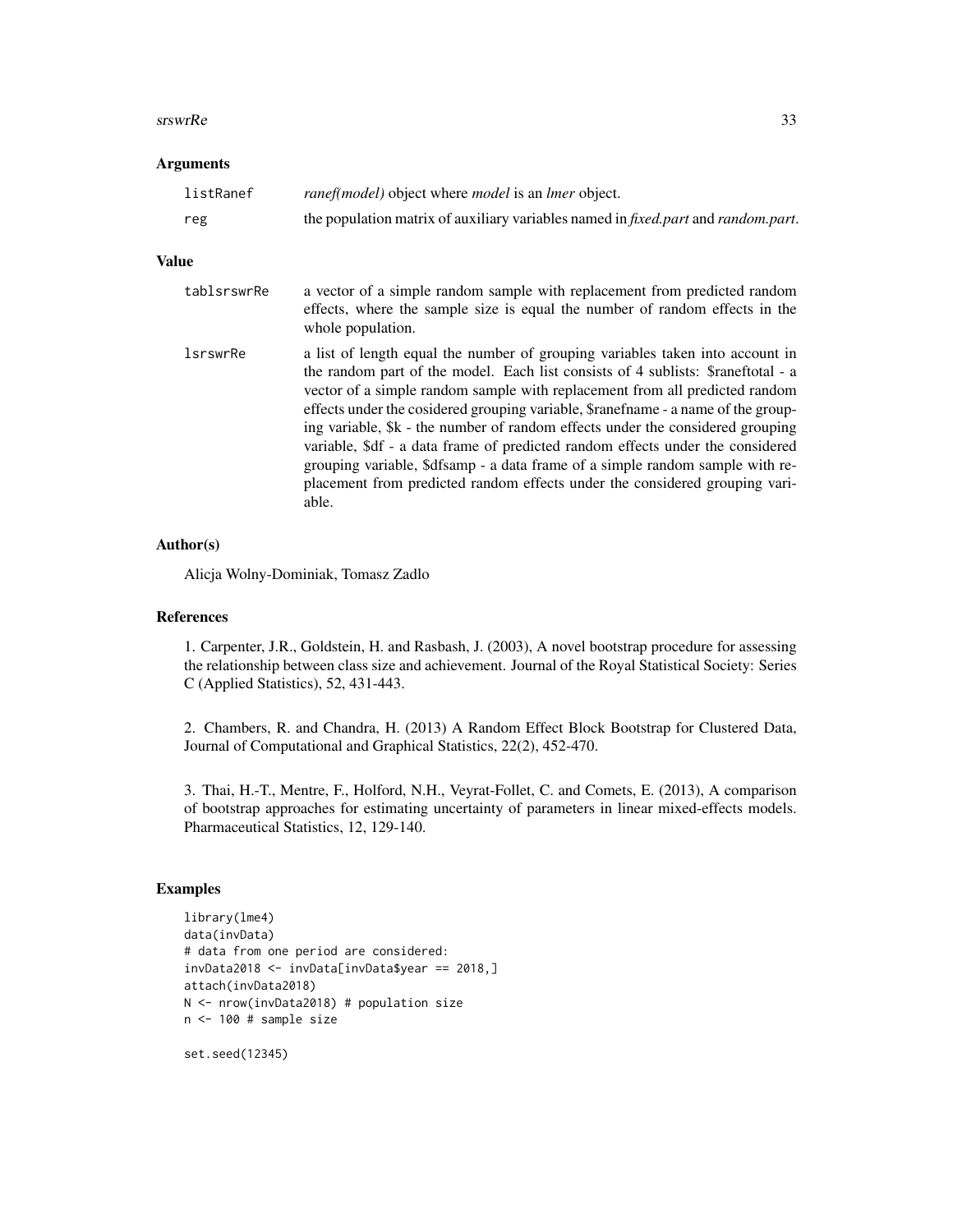```
sampled_elements <- sample(N,n)
reg <- invData2018[, -which(names(invData2018) == 'investments')]
detach(invData2018)
invData2018sample <- invData2018[sampled_elements,]
attach(invData2018sample)
model <- lmer(investments ~ newly_registered + (1|NUTS2) + (1|NUTS4type))
srswrRe(ranef(model),reg)$tablsrswrRe
srswrRe(ranef(model),reg)$lsrswrRe
detach(invData2018sample)
```
summary.EBLUP *Summary of EBLUP prediction*

## Description

Print the summary of EBLUP prediction and LMM model.

# Usage

## S3 method for class 'EBLUP' summary(object, ...)

# Arguments

| object   | the object of class 'EBLUP' |
|----------|-----------------------------|
| $\cdots$ | not used                    |

# Author(s)

Alicja Wolny-Dominiak

summary.ebpLMMne *Summary of ebpLMMne prediction*

# Description

Print the summary of ebpLMMne prediction and LMM.

#### Usage

## S3 method for class 'ebpLMMne' summary(object, ...)

<span id="page-33-0"></span>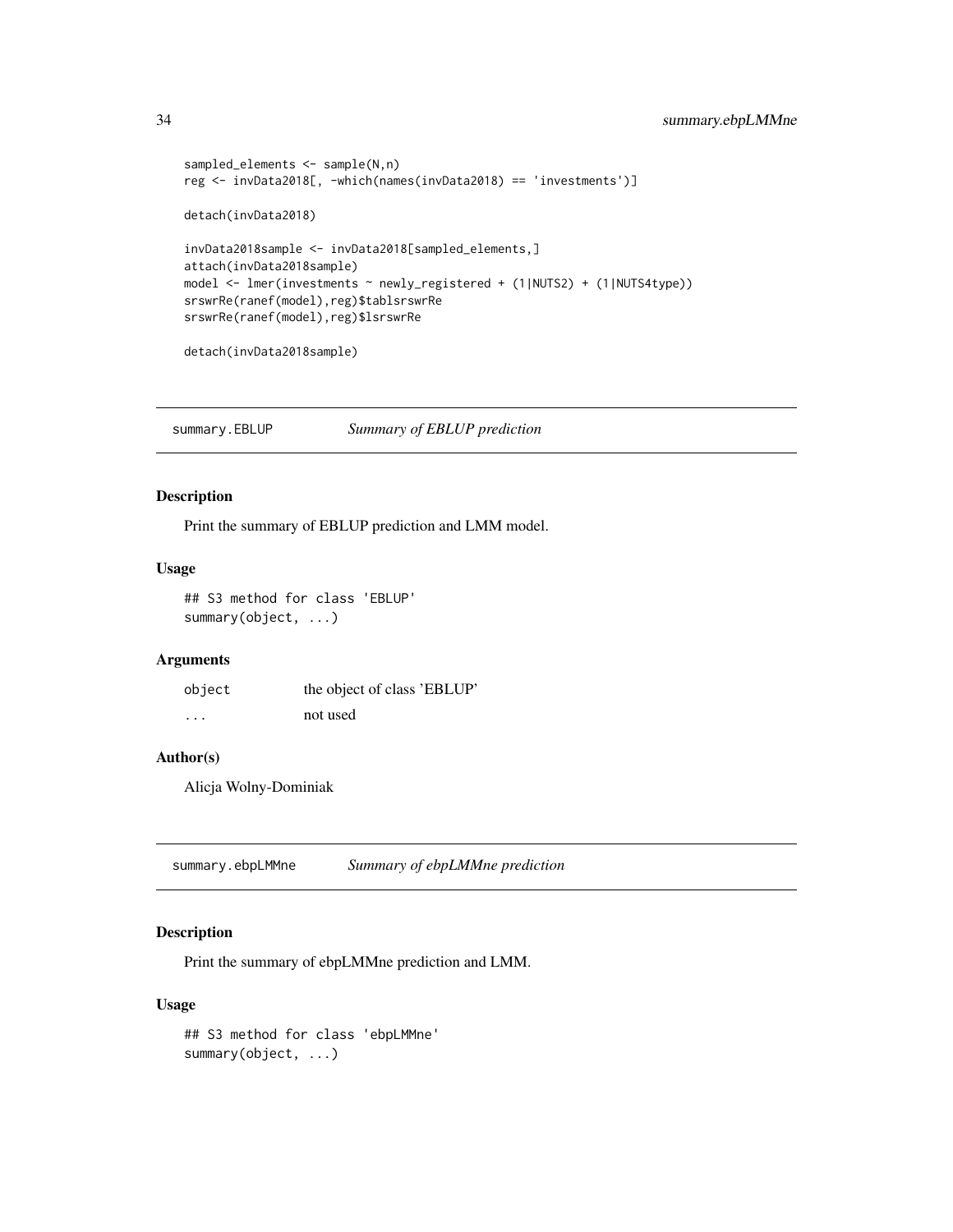# <span id="page-34-0"></span>Arguments

| object   | the object of class 'ebpLMMne' |
|----------|--------------------------------|
| $\cdots$ | not used                       |

# Author(s)

Alicja Wolny-Dominiak

summary.plugInLMM *Summary of plugInLMM prediction*

# Description

Print the summary of ebpLMMne prediction and LMM model.

# Usage

## S3 method for class 'plugInLMM' summary(object, ...)

# Arguments

| object   | the object of class 'plugInLMM' |
|----------|---------------------------------|
| $\cdots$ | not used                        |

# Author(s)

Alicja Wolny-Dominiak

Zfun *Matrix Z creator*

# Description

The function creates the Z matrix of auxiliary variables asscociatied with random effects.

# Usage

```
Zfun(model, data)
```
# Arguments

| model | formula of model (use <i>formula()</i> function). |
|-------|---------------------------------------------------|
| data  | data.                                             |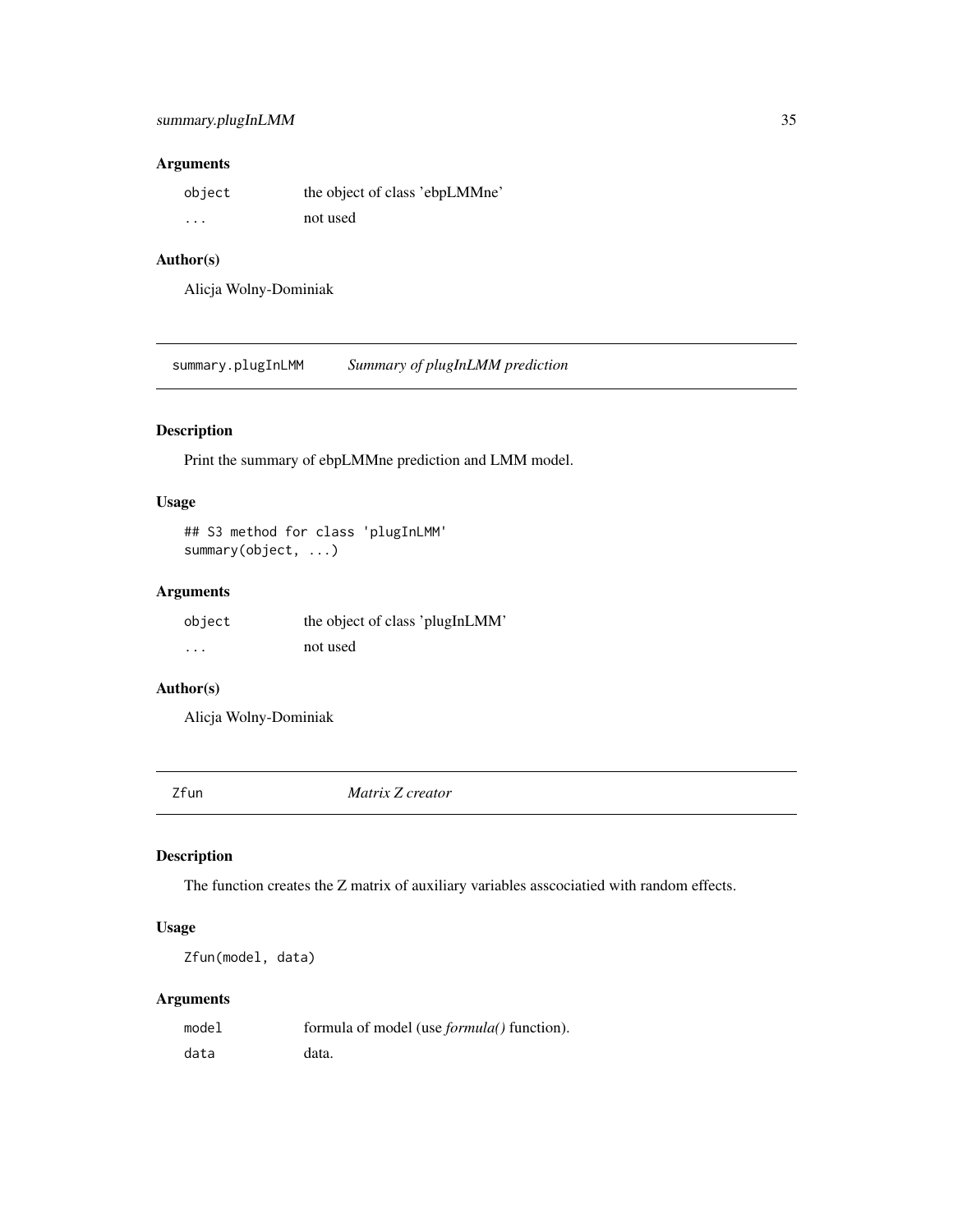# Value

|             | Z matrix.                           |
|-------------|-------------------------------------|
| vNames      | labels of random effects.           |
| ZBlockNames | labels of blocks of random effects. |

# Author(s)

Alicja Wolny-Dominiak

# Examples

```
data(invData)
modelFormula <- formula(investments~newly_registered + (newly_registered | NUTS2))
reg <- invData
```
Zfun(modelFormula, reg)